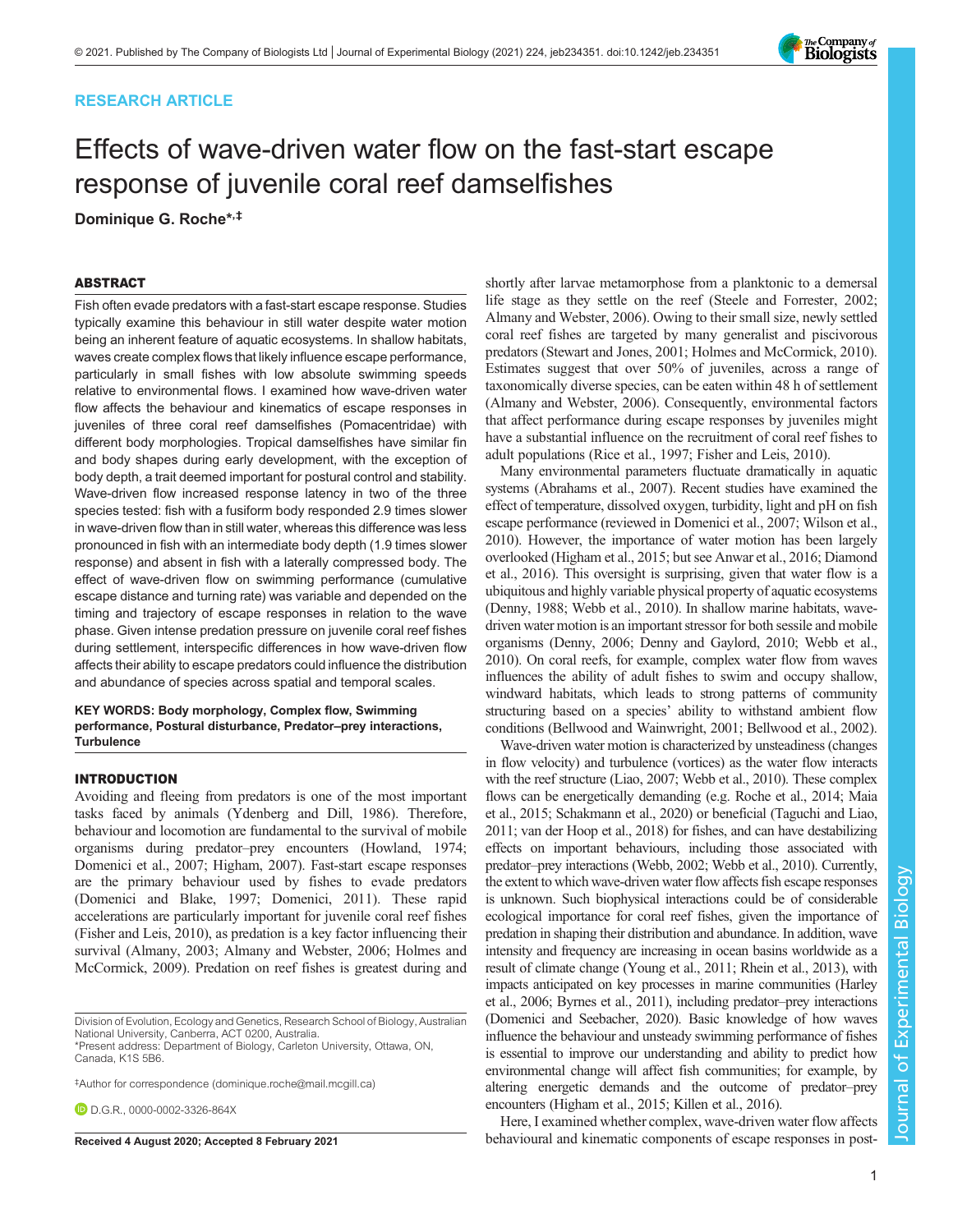<span id="page-1-0"></span>settlement juvenile coral reef fishes in the family Pomacentridae. The damselfishes are a species-rich, morphologically diverse group, and are widely distributed throughout temperate and tropical waters around the world [\(Allen, 1991; Cooper et al., 2009](#page-8-0)). Many are small (<5 cm total length) and important prey items for predatory coral reef fishes ([Kingsford, 1992;](#page-9-0) [Beukers-Stewart and Jones, 2004\)](#page-8-0). The Pomacentridae are characterized by broad differences in body depth, a trait known to influence fast-start behaviours [\(Domenici et al.,](#page-9-0) [2007\)](#page-9-0) and also linked to differences in the sustained swimming performance of juvenile coral reef fishes [\(Fisher et al., 2005; Fisher](#page-9-0) [and Hogan, 2007\)](#page-9-0). A deep, laterally compressed body is thought to improve fast-start swimming performance and postural control [\(Domenici and Blake, 1997](#page-9-0); [Eidietis et al., 2002](#page-9-0); [Domenici et al.,](#page-9-0) [2008\)](#page-9-0). Additionally, although suboptimal from a hydrodynamic/ energetic perspective, owing to increased pressure and frictional drag, lateral compression has the advantage of allowing a greater expansion of the dorsal and anal fins [\(Webb, 2004, 2006\)](#page-10-0), which also helps reduce rolling ([Weihs, 2002;](#page-10-0) but see [Webb, 2004](#page-10-0)).

I studied three damselfish species and examined whether effects of wave-driven water flow on escape responses varied among species with different body morphologies. I predicted greater negative effects of wave-driven flow on the response latency and escape kinematics of species with a more fusiform than laterally compressed body owing to the increased rolling stability conferred by lateral compression.

## MATERIALS AND METHODS Animals and experimental set-up

Early post-settlement juvenile fishes were collected while SCUBA diving in March 2012, using Aqui-S solution and hand nets on reefs adjacent to the Lizard Island Research Station on the Northern Great Barrier Reef, Australia (14°40′S; 145°28′E). I caught Neopomacentrus azysron (Bleeker 1877), Chromis viridis Cuvier 1830 and Dascyllus reticulatus (Richardson 1846) (family Pomacentridae); based on their body size, these fishes were less than 2 weeks post-settlement ([Kerrigan, 1996](#page-9-0); [Fisher et al., 2005\)](#page-9-0). These species co-occur on the reef but differ in their body morphology (Fig. 1). The fineness ratio (FR) is a measure of how elongate a fish is relative to its transverse sectional diameter (measured as the average of the maximum body width and maximum body depth) [\(Fisher and](#page-9-0) [Hogan, 2007; Langerhans and Reznick, 2010](#page-9-0)): N. azysron has a shallow, fusiform body [standard length (SL)=12.7±0.5 mm, FR=4.23±0.12; means±s.d.], C. viridis has a body of intermediate depth (SL=12.4 $\pm$ 1.0 mm, FR=3.52 $\pm$ 0.13), and *D. reticulatus* has a deep, laterally compressed body  $(SL=12.6\pm0.9 \text{ mm}, \text{FR}=2.67\pm0.11)$ . These differences are apparent in juveniles and maintained throughout adulthood. Beyond body shape, pectoral fins are also important for stability [\(Drucker and Lauder, 2003](#page-9-0); [Lauder and Drucker, 2004](#page-9-0); [Webb, 2004](#page-10-0)). However, pectoral fin shape is similar in juvenile damselfishes, differentiating only later in development [\(Fulton and](#page-9-0) [Bellwood, 2002](#page-9-0)). Additionally, pectoral fins are small and transparent in juvenile reef fishes, which makes them impossible to view on whole photographs and difficult to dissect and pin [\(Fisher and Hogan, 2007\)](#page-9-0). As such, pectoral fin shape was not considered in this study.

Captured fishes were placed in holding aquaria  $(40\times29\times18$  cm;  $L \times W \times H$ ) with seawater pumped directly from the reef. The water temperature was 29±1°C (mean±actual variation) and fishes were exposed to a natural photoperiod of 12 h for at least 3 days prior to the experiments. Fishes were fed once a day with commercial pellets (INVE NRD 2/4, Primo Aquaculture, Australia) and were not fed on the morning of the experiments. Animals were returned to their site of capture at the end of the study.



Fig. 1. Experimental species: Neopomacentrus azysron, Chromis viridis and Dascyllus reticulatus. Indo-Pacific damselfishes (Pomacentridae) with different body plans: N. azysron (fusiform body), C. viridis (intermediate body depth) and D. reticulatus (laterally compressed body). FR, fineness ratio. Scale bar: 10 mm.

Experiments were conducted in two rectangular acrylic tanks (70×60×35 cm; L×W×H) [\(Fig. 2\)](#page-2-0). Water depth was maintained at 12 cm. Owing to their small size and to facilitate filming, individual fish were placed in a fine nylon mesh enclosure (large net breeder, Aqua One, Australia; 26.5×15×15.5 cm; 1 mm stretched mesh) at the centre of the experimental tanks. Four programmable pumps (Vortech MP10wES, EcoTech Marine, USA) were positioned at the back of each tank and wirelessly synchronized to generate complex flow approximating the orbital flow created by waves (see 'Flow visualization' section). Under still water conditions (water velocity <0.2 cm s−<sup>1</sup> ), the pumps remained on, but the propellers were removed to control for any effects of noise and/or vibrations from the pumps. A mirror was inclined at 45 deg below the aquarium to film escape responses and avoid image distortion from surface water movements (see [Domenici and Blake, 1991\)](#page-9-0). Floodlighting was provided by three 150 W spotlights, 70 cm above the water level. The experimental tank was continuously supplied with recirculating seawater, which kept the water temperature constant (29.0±0.7°C, mean±actual variation).

Animal collections and experiments were approved by the Great Barrier Reef Marine Park Authority ( permit G11/34462.1) and the Australian National University (ANU) Animal Experimentation Ethics Committee ( protocol A2011\_21), and conformed to the relevant regulatory standards.

#### Experimental protocol

Prior to each fast-start trial, a test fish was transferred to the mesh enclosure in an experimental tank and left undisturbed for 30 min. Escape responses were induced by mechano-acoustic stimulation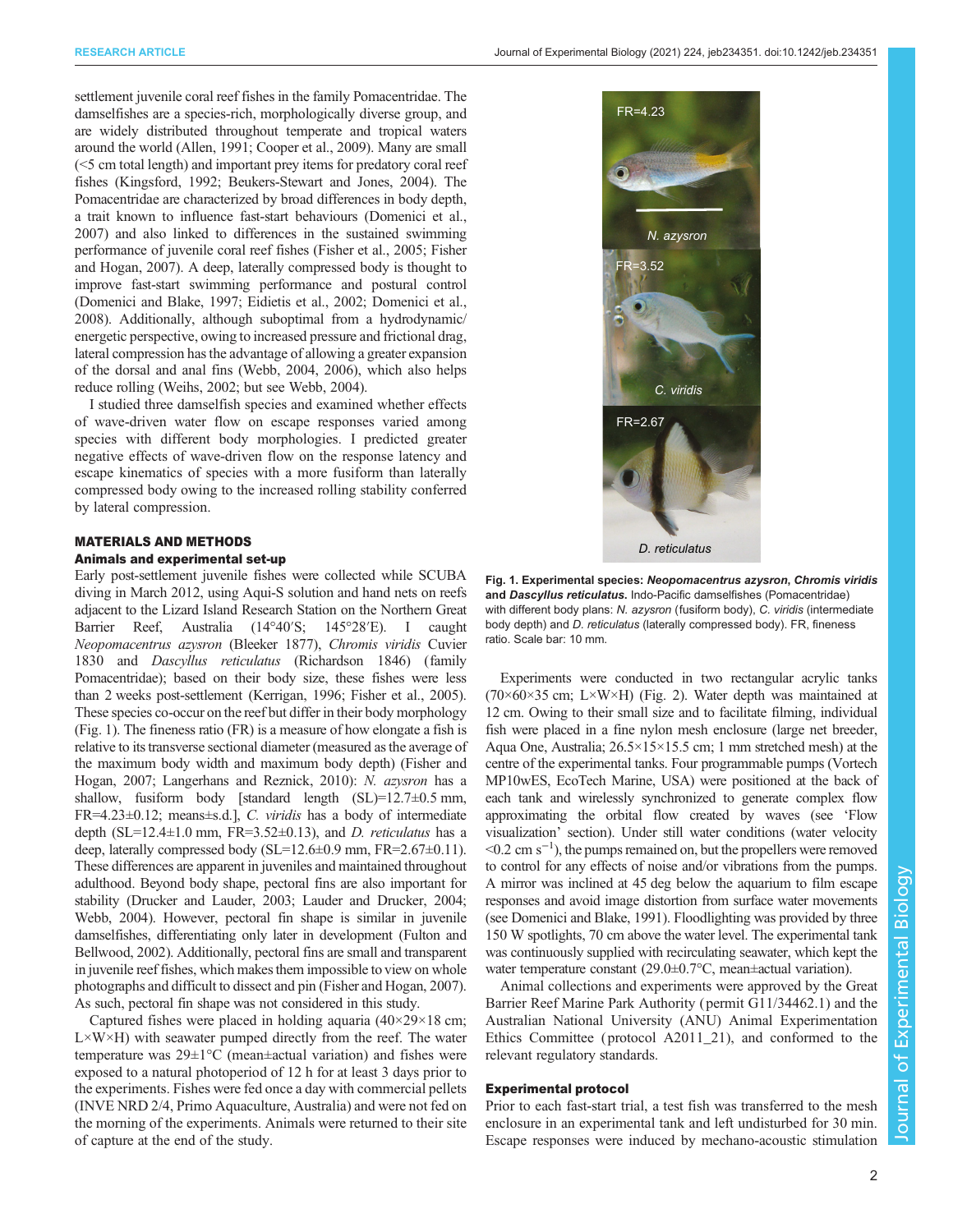<span id="page-2-0"></span>

escape responses of three species of Pomacentridae and particle image velocimetry (PIV). (A) Four programmable pumps (Vortech MP10wES, EcoTech Marine, USA) on the back wall of the experimental tank created wave-driven flow that travelled back and forth in the aquarium at a frequency of 0.85±0.01 Hz (mean±s.d.). Juvenile fish were placed in a mesh enclosure at the centre of the tank and startled with a remotely operated mechano-acoustic stimulus. (B,C) PIV analysis showing flow velocity (black arrows) in the mesh enclosure in wave-driven flow conditions during flow direction change (B) and at the wave crest (C). The colour map represents the magnitude of flow velocity in m s<sup>-1</sup>. White vectors are values interpolated by the software owing to spurious or missing data points. Scale bars: 0.20 m s<sup>−</sup>1. For frame sequences of velocity vector and vorticity fields, see [Movie 2.](http://movie.biologists.com/video/10.1242/jeb.234351/video-2)

[\(Dadda et al., 2010;](#page-8-0) [Marras et al., 2011\)](#page-9-0) ([Movie 1\)](http://movie.biologists.com/video/10.1242/jeb.234351/video-1). A 50 ml cylindrical container filled with lead weights was released by an electromagnet 45 cm above the water surface. The stimulus fell inside the mesh enclosure containing the test fish, 1 cm from the mesh wall (Fig. 2). To avoid visual stimulation prior to contact with the water, the stimulus fell inside a PVC tube (11 cm diameter) positioned 1 cm above the water surface [\(Lefrançois et al., 2005\)](#page-9-0). The stimulus was attached by a string to the stand holding the electromagnet to prevent it from hitting the bottom of the tank. The exact time of stimulus contact with the water surface could be observed in the mirror below the tank (see [Marras et al., 2011](#page-9-0)). Fish moved around freely in the mesh enclosure and were stimulated when in mid-water, at the centre of the mesh enclosure, to avoid wall effects. The camera's field of view excluded sections of the mesh enclosure within 1 cm from the walls. The distance of the fish's body (centre of mass) and angle relative to the stimulus were controlled for in the statistical analyses.

Escape responses were recorded at 420 Hz by a camera (Casio Exilim EX-FH100, Casio Computer Co., Tokyo, Japan) mounted on a tripod in front of the aquarium, facing the mirror. Typically, fast-start trials are conducted in shallow water to limit vertical displacement and facilitate kinematic measurements of fish movements in two dimensions (e.g. [Langerhans, 2009\)](#page-9-0). Here, a minimum water depth was necessary to create wave-driven flow. I used a second camera (Casio Exilim EX-FH100) to film through the aquarium front wall. If the fish moved a vertical distance greater than its body depth, the trial was excluded from the analyses. This distance was chosen to minimize measurement errors of displacement in the horizontal plane. Few trials  $(\leq 2\%)$  were excluded for this reason.

Fourteen fish were tested per species in each of the two flow conditions in a full factorial design. Individual fish were tested at least three times with a rest period of 30 min between trials (see [Jornod and Roche, 2015\)](#page-9-0). More than three trials were run (with a maximum of five) when fish made sudden movements before the stimulus hit the water surface, covered a vertical distance greater than their body depth, or exited the camera's field of view at the onset of stage 3 of the escape response (see 'Measurements of escape performance' section). For 12 of the 84 fish tested, only two trials could be obtained for analysis. Immediately following experiments, individual fish were sedated by submersion in a cool

(5°C) water bath for 3 s and then photographed on wetted, plasticized gridded paper. Photographs were analysed in ImageJ v.1.45 to measure size and FR. FR is calculated by dividing body length by the average of the maximum body width and maximum body depth ([Bainbridge, 1960\)](#page-8-0). I used SL as body length because an accurate measure of total length could not be obtained from photographs for 13 N. azysron. SL was measured from the tip of the snout to the narrowest point of the caudal peduncle. I used a value of 1.9 mm for the maximum body depth of all fishes because the body width of the juvenile damselfishes I examined was similar (1.8– 2.0 mm) and difficult to measure accurately without handling and harming these small animals.

#### Flow visualization

I used particle image velocimetry (PIV) to characterize the flow conditions in the wave-driven flow treatment (Fig. 3). Flow velocity and vorticity were estimated by filming neutrally buoyant particles (Fluorescent Green Polyethylene Microspheres 1.025 g cm−<sup>3</sup> , 63–75 µm, Cospheric, Santa Barbara, CA, USA) at 30 Hz in high



Fig. 3. Excursion distance of a passive particle and three species of Pomacentridae in wave-driven flow. Red circles are individual data points (N=14 for each group); black dots are means; error bars are 1 s.e.m. Box plots show the median and interquartile range (IQR); whiskers are 1.5 times the IQR.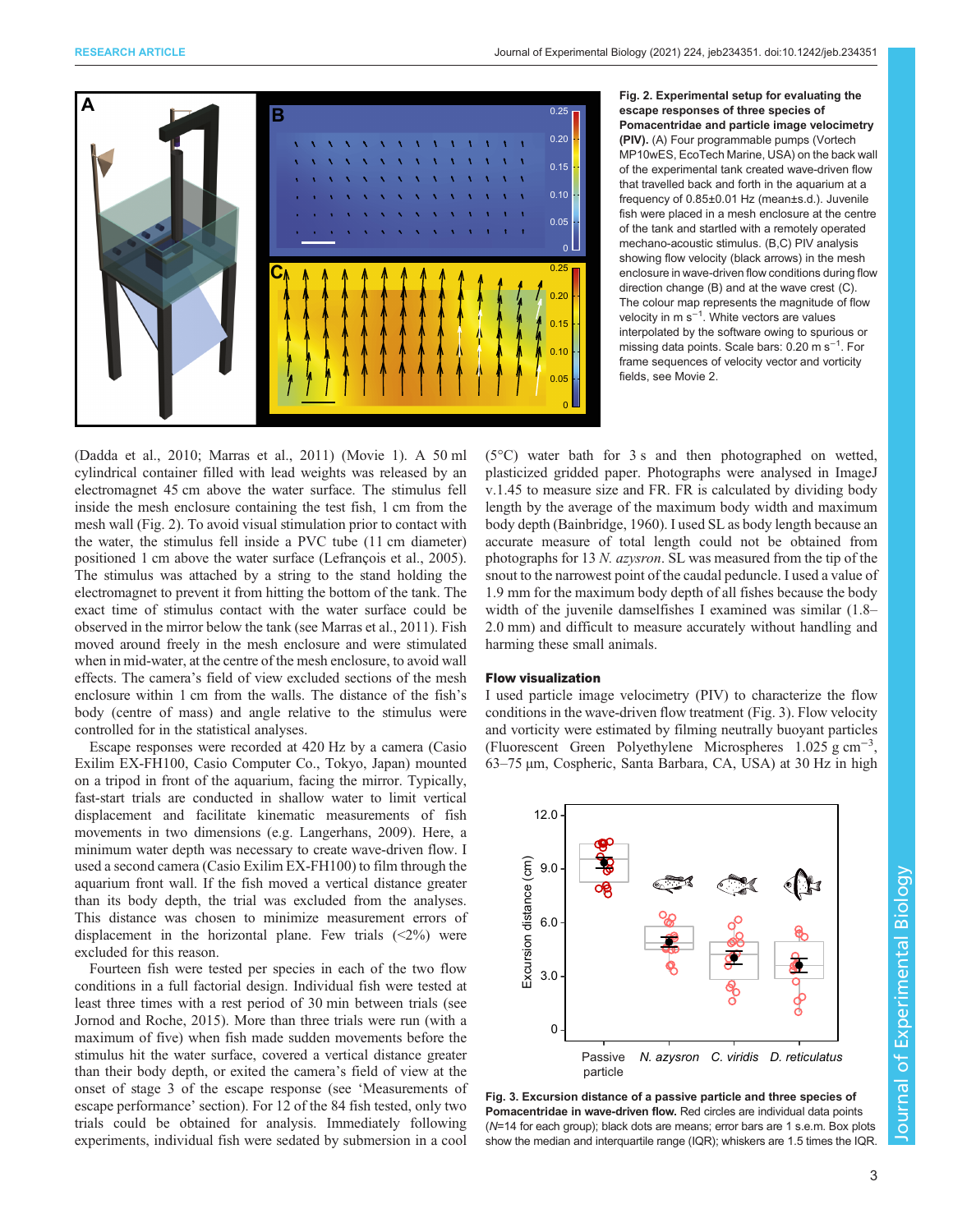<span id="page-3-0"></span>definition with a Casio Exilim EX-FH100 camera. Microspheres were illuminated using a NOVAlaser X100 laser pointer (NOVAlasers, Toronto, Canada; power output 100 mW at 532 nm) fitted with a collimating lens to create a light sheet 2 mm thick [\(Ryerson and Schwenk, 2012\)](#page-10-0). The light sheet intersected the mesh enclosure in mid-water, 6 cm above the tank bottom. No fish was present at the time of recording. Image sequences were preprocessed in the video editor Avidemux v.2.5.4 [\(http://avidemux.](http://avidemux.sourceforge.net) [sourceforge.net](http://avidemux.sourceforge.net)) to maximize the contrast between the particles and the black background, and then imported into PIVlab v.1.32 ([https://](https://pivlab.blogspot.com) [pivlab.blogspot.com](https://pivlab.blogspot.com).com.au/). PIVlab estimates the probable shift of particles by cross-correlation between the same interrogation areas in image pairs. Vector maps and velocity or vorticity fields were generated using a 256×256 pixel interrogation area and a 128 pixel step (i.e. the vertical and horizontal distance between the centre of the interrogation areas). The wave frequency was  $0.85\pm$ 0.01 Hz, and the absolute flow velocity in the experimental arena ranged between  $0.5\pm0.4$  and  $17.5\pm2.5$  cm s<sup>-1</sup> (means±s.d.) ([Fig. S1,](http://jeb.biologists.org/lookup/doi/10.1242/jeb.234351.supplemental) [Movie 2\)](http://movie.biologists.com/video/10.1242/jeb.234351/video-2). Wave height was consistent and ranged between 6.2 and 7.1 cm.

### Measurements of escape performance

Fast-start escape responses typically consist of a unilateral contraction of the axial musculature (stage 1), which bends the body into a 'C' shape, and a subsequent contralateral contraction, resulting in a half tail beat (stage 2) ([Domenici and Blake,](#page-9-0) [1997](#page-9-0); [Eaton et al., 2001\)](#page-9-0). Escape sequences were analysed using the software ImageJ v1.45 and the plugin MtrackJ ([https://](https://imagescience.org/meijering/software/mtrackj/) [imagescience.org/meijering/software/mtrackj/](https://imagescience.org/meijering/software/mtrackj/)). All kinematic measurements are in the environmental frame of reference (i.e. movement relative to the ground) as flow visualizations were carried out without fish in the experimental arena. The two-dimensional  $x-y$ coordinates of the fish's centre of mass (CoM) were plotted every 2.4 ms, starting 12 ms before and ending 48 ms after the onset of the stimulus (25 frames in total). The CoM was estimated on four fish per species using frozen specimens; a needle was inserted along the body midline until the point of balance was identified ([Domenici](#page-9-0) [et al., 2004](#page-9-0)). As fish were too small to mark their CoM directly on the body, the CoM was visually determined at a fixed distance from the tip of the snout during video analysis. Measurement error on displacement data from visually estimating the CoM was assessed by digitizing videos from five fish, two times each ([Langerhans,](#page-9-0) [2009](#page-9-0)). This error was <4% for all videos tested. Seven escape performance variables were measured following [Lefrançois and](#page-9-0) [Domenici \(2006\):](#page-9-0) responsiveness (the percentage of fish that performed an escape response when stimulated); response latency (the time between the moment when the stimulus contacted the water and the first head movement of the fish); cumulative distance travelled  $(D_{\rm esc})$ ; maximum escape speed  $(U_{\rm max})$ ; maximum acceleration  $(A<sub>max</sub>)$ ; stage 1 turning angle (the angle between the

straight line joining the tip of the head and the CoM at the onset and end of stage 1); and stage 1 turning rate (stage 1 turning angle divided by stage 1 duration). Distance–time variables ( $D_{\text{esc}}$ ,  $U_{\text{max}}$ ,  $A_{\text{max}}$ ) were evaluated within a fixed time period of 24 ms from the first head movement, corresponding to the mean duration of stages 1 and 2 for all three species. Measuring distance–time variables within a fixed time period avoids performance biases related to differences in the duration of escape responses ([Domenici, 2011\)](#page-9-0). A five-point quadratic polynomial regression [\(Lanczos, 1956\)](#page-9-0) was used to obtain smoothed values of speed and acceleration, the first and second derivatives of distance ([Walker, 1998;](#page-10-0) [Lefrançois and](#page-9-0) [Domenici, 2006](#page-9-0)).

#### Statistical analysis

I compared body size (SL) among the three damselfish species with a general linear model (LM) containing three predictors: species, water flow condition and their interaction. I used a simple LM (oneway ANOVA) to examine differences in the excursion distance of a passive particle and the three fish species in wave-driven water flow. Model assumptions were assessed graphically with diagnostic plots.

I used three general linear mixed-effects models (LMMs) to examine how species and water flow condition (still versus wavedriven) affected three measures of escape performance: response latency (ms),  $D_{\text{esc}}$  (mm) and turning rate (deg ms<sup>-1</sup>). Standard length, body angle relative to the stimulus (the angle between the straight line connecting the snout to the CoM of the fish and the tangent to the perimeter of the stimulus) and distance to the stimulus were scaled (i.e. divided by their s.d.) and included as covariates in each model; an interaction term was included between species and flow condition. The identity of fish was specified as a random factor to account for repeated measurements on individuals. Response latency was log-transformed to normalize model residuals. Differences in  $U_{\text{max}}$  and  $A_{\text{max}}$  were not tested to reduce the number of statistical tests (and hence the probability of spurious results), and because  $U_{\text{max}}$  and  $A_{\text{max}}$  are less reliable measures of distance–time performance than  $D_{\text{esc}}$  ([Domenici and Blake, 1997\)](#page-9-0). Values of  $U_{\text{max}}$  and  $A_{\text{max}}$  for each species and flow treatment are indicated in Table 1. I used the function 'lmer' ([https://cran.](https://cran.r-project.org/web/packages/lme4/index.html) [r-project.org/web/packages/lme4/index.html](https://cran.r-project.org/web/packages/lme4/index.html)) to specify each model as response.variable∼scale(SL)+scale(sin(angle.stim))+scale (dist. stim)+species\*flow+(1|individual). I calculated the adjusted repeatability  $(R_{\text{adj}})$  of response latency,  $D_{\text{esc}}$  and turning rate in still water with the function 'rptR' ([https://cran.r-project.org/](https://cran.r-project.org/web/packages/rptR/index.html) [web/packages/rptR/index.html](https://cran.r-project.org/web/packages/rptR/index.html)), specifying species, standard length, body angle relative to the stimulus and distance to the stimulus as fixed predictors.

For fishes in wave-driven flow, I examined how the timing of escape responses in relation to the wave phase affected  $D_{\text{esc}}$  using an LMM specified as  $D_{\rm esc} \sim$ scale(sin(angle.stim))+scale (dist.stim)+ scale(SL)+species\*wave.phase+(1|individual). The factor 'wave

| Table 1. Descriptive statistics: escape responses of three species of Pomacentridae in still water and wave-driven flow |  |  |  |  |
|-------------------------------------------------------------------------------------------------------------------------|--|--|--|--|
|-------------------------------------------------------------------------------------------------------------------------|--|--|--|--|

| Variable                               | N. azysron      |                 |                 | C. viridis      | D. reticulatus  |                 |
|----------------------------------------|-----------------|-----------------|-----------------|-----------------|-----------------|-----------------|
|                                        | Still           | Wave-driven     | Still           | Wave-driven     | Still           | Wave-driven     |
| Latency (ms)                           | $9.9 + 5.4$     | $28.3 \pm 28.0$ | $10.1 + 4.7$    | $19.6 \pm 8.6$  | $14.7 \pm 8.0$  | $17.1 \pm 7.8$  |
| $D_{\rm esc}$ (mm)                     | $14.9 \pm 3.7$  | $15.9 + 4.20$   | $11.6 \pm 2.6$  | $11.6 \pm 3.4$  | $13.9 \pm 2.5$  | $14.5 \pm 2.4$  |
| $U_{\text{max}}$ (cm s <sup>-1</sup> ) | $88.1 \pm 22.2$ | $92.5 \pm 28.0$ | $74.7 \pm 16.8$ | 76.7±24.0       | $83.4 \pm 14.6$ | $92.0 \pm 18.2$ |
| $A_{\rm max}$ (m s <sup>-2</sup> )     | $67.8 \pm 17.1$ | $65.9 \pm 22.8$ | $47.8 \pm 10.7$ | $52.6 \pm 22.9$ | $55.4 \pm 10.6$ | $61.6 \pm 16.8$ |
| Turning rate (deg ms <sup>-1</sup> )   | $11.8 \pm 2.8$  | $11.2 \pm 3.14$ | $9.3 \pm 2.4$   | $9.6 \pm 2.5$   | $9.9 \pm 2.4$   | $11.1 \pm 2.8$  |

Measures of escape performance (means±s.d.) for three species of damselfish (Pomacentridae) with different body morphologies: response latency (latency). escape distance ( $D_{\text{esc}}$ ), maximum swimming speed ( $U_{\text{max}}$ ), maximum acceleration ( $A_{\text{max}}$ ) and turning rate.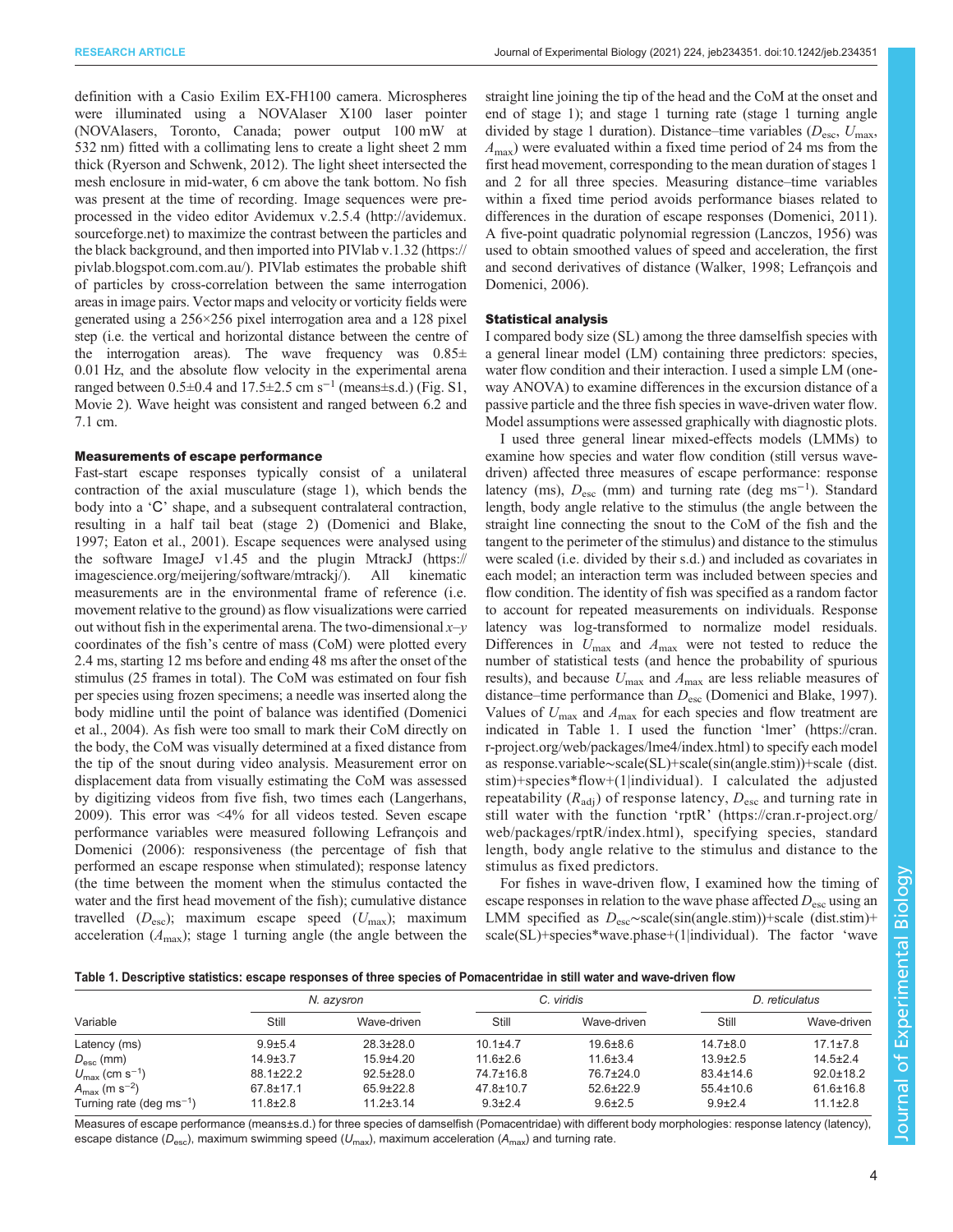| Variable      | Predictor       | $\chi^2$ | d.f. | P       | $R_{\rm m}^2$ | $R_{\rm c}^2$ |
|---------------|-----------------|----------|------|---------|---------------|---------------|
| Latency       | Sin(angle)      | 2.65     | 1    | 0.103   | 0.277         | 0.499         |
|               | Distance        | 1.09     | 1    | 0.297   |               |               |
|               | Body size       | 0.43     | 1    | 0.513   |               |               |
|               | <b>Species</b>  | 6.12     | 2    | 0.047   |               |               |
|               | Flow            | 32.83    | 1    | < 0.001 |               |               |
|               | Species×flow    | 8.93     | 2    | 0.012   |               |               |
| $D_{\rm esc}$ | Sin(angle)      | 2.34     | 1    | 0.126   | 0.233         | 0.665         |
|               | Distance        | 0.26     | 1    | 0.611   |               |               |
|               | Body size       | 3.82     | 1    | 0.051   |               |               |
|               | <b>Species</b>  | 7.76     | 2    | 0.021   |               |               |
|               | Flow            | 1.20     | 1    | 0.273   |               |               |
|               | Species×flow    | 0.71     | 2    | 0.700   |               |               |
| Turning rate  | Sin(angle)      | 0.12     | 1    | 0.726   | 0.108         | 0.203         |
|               | <b>Distance</b> | 0.08     | 1    | 0.778   |               |               |
|               | Body size       | 0.002    | 1    | 0.989   |               |               |
|               | <b>Species</b>  | 14.99    | 2    | < 0.001 |               |               |
|               | Flow            | 0.83     | 1    | 0.362   |               |               |
|               | Species×flow    | 4.15     | 2    | 0.129   |               |               |

<span id="page-4-0"></span>Table 2. Inferential statistics: escape responses of three species of Pomacentridae in still water and wave-driven flow

Effects of body angle, distance to stimulus, body size, species and water flow condition on three measures of escape performance. Escape performance was measured as response latency, escape distance  $(D_{\rm esc})$  and turning rate in three species of damselfish (Pomacentridae) with different body morphologies.  $\mathcal{R}_{\mathsf{m}}^2$ , marginal  $\mathcal{R}$ -squared;  $\mathcal{R}_{\mathsf{c}}^2$ , conditional  $\mathcal{R}$ -squared. Statistically significant P-values are indicated in bold.

phase' was used to distinguish whether fish escaped against the wave path (315–45 deg), perpendicular to the wave path (46– 134 deg or 226–314 deg), during a wave trough (water flow speed <5 cm s−<sup>1</sup> , escape in any direction) or in the direction of the wave path (135–225 deg). The direction of the escape response relative to the wave path was measured as the angle between the straight line connecting the fish's CoM at the start of stage 1 and the end of stage 2, and the straight line parallel to the wave path.

The assumptions of mixed-effects models were checked with residual diagnostics using DHARMa [\(https://CRAN.R-project.org/](https://CRAN.R-project.org/package=DHARMa) [package=DHARMa\)](https://CRAN.R-project.org/package=DHARMa). Analyses were done in R v3.6.3 ([http://www.](http://www.R-project.org/) [R-project.org/\)](http://www.R-project.org/).

## RESULTS

Individuals of all three species in both flow conditions were similar in size (LM:  $F_{2,78}$ =0.30, P=0.742,  $\eta$ <sup>2</sup>=0.007) ([Fig. S2](http://jeb.biologists.org/lookup/doi/10.1242/jeb.234351.supplemental)). All three species moved less (i.e. had a shorter excursion distance) than a passive particle in the wave-driven flow treatment (LM:  $F_{3,52}$ =60.64, P<0.001,  $\eta$ <sup>2</sup>=0.778). Excursion distance was similar for all three species, with the exception of *D. reticulatus* (laterally compressed body), which was displaced 26% less than N. azysron (fusiform body) ([Fig. 1,](#page-1-0) [Table S1\)](http://jeb.biologists.org/lookup/doi/10.1242/jeb.234351.supplemental).

Responsiveness was high in all three species, with fishes responding to the stimulus in 100% of cases in still water and 94% of cases in wavedriven flow. However, fish were slower to respond to the stimulus in wave-driven flow than in still water for two of three species [\(Tables 1](#page-3-0) and 2). Neopomacentrus azysron (fusiform body) and C. viridis (intermediate body depth) were 2.86 and 1.94 times slower, respectively, at responding to the stimulus in wave-driven flow than in still water. Response latency for D. reticulatus (laterally compressed body) was similar in both flow treatments [\(Tables 1](#page-3-0) and 3, [Fig. 4A](#page-5-0),B). In still water, response latency  $[R_{\text{adj}}=0.49 \ (0.35-0.61)]$  and  $D_{\text{esc}}$  $[R_{\text{adi}}=0.47 \ (0.27-0.65)]$  were moderately repeatable across all three species, whereas turning rate was not  $[R_{\text{adi}}=0.17 (0.00-0.40)]$  [\(Fig. S3\)](http://jeb.biologists.org/lookup/doi/10.1242/jeb.234351.supplemental).

On average, wave-driven flow did not affect escape kinematics: differences in  $D_{\text{esc}}$  and turning rate between flow treatments were less than 7% and 12.5%, respectively, for all three species [\(Tables 1](#page-3-0) and 2, [Fig. 4C](#page-5-0)–F). Neopomacentrus azysron (fusiform body) and D. reticulatus (laterally compressed body) escaped farther than C. viridis (intermediate body depth) irrespective of flow conditions [\(Tables 1](#page-3-0) and 3). Neopomacentrus azysron exhibited an overall higher turning rate than C. viridis, but not D. reticulatus. Chromis viridis and D. reticulatus had similar turning rates ([Tables 1](#page-3-0) and 3).

When considering the timing of a fish's escape response in relation to the wave phase, all species covered a greater  $D_{\rm esc}$  and had a faster turning rate when escaping with the water flow rather than perpendicular to or against the water flow (LMM: flow  $\chi^2_{(3)}$ =35.7,  $P<0.001$ ; interaction flow\*species,  $P=0.174$ ) [\(Fig. 6\)](#page-7-0).

Results were qualitatively similar whether I considered all trials per individuals or only an individual's best performance across trials [\(Table S2\)](http://jeb.biologists.org/lookup/doi/10.1242/jeb.234351.supplemental), as is sometimes done in studies of fast-start swimming performance.

## **DISCUSSION**

Several biotic and abiotic factors are known to influence the faststart escape response of fishes, including fin and body morphology, muscle composition, temperature, hypoxia, turbidity and pollutants, among others [\(Domenici, 2010a](#page-8-0); [Wilson et al., 2010\)](#page-10-0). Here, I document differences in escape response among species and water flow conditions.

### Interspecific differences in escape performance

There is a dearth of information on the fast-start escape performance of early-stage coral reef fishes (but see [Allan et al., 2014](#page-8-0); [McCormick and Allan, 2017;](#page-9-0) [Allan et al., 2020](#page-8-0)). Studies over the past two decades have shown that pre- and post-settlement coral reef

#### Table 3. Group comparisons of escape performance of three species of Pomacentridae

| Variable      | Comparison                           |         | d.f. | P       | Effect size (95% CI)          |  |
|---------------|--------------------------------------|---------|------|---------|-------------------------------|--|
| Latency       | N. azysron: still vs wave-driven     | $-5.73$ | 76.8 | < 0.001 | $-1.96(-2.71, -1.22)$         |  |
|               | C. viridis: still vs wave-driven     | $-4.42$ | 76.0 | < 0.001 | $-1.51$ ( $-2.22, -0.79$ )    |  |
|               | D. reticulatus: still vs wave-driven | $-1.55$ | 79.7 | 0.125   | $-0.54$ ( $-1.23$ , 0.16)     |  |
| $D_{\rm esc}$ | N. azysron vs C. viridis             | 4.68    | 83.3 | < 0.001 | 1.64(0.90, 2.38)              |  |
|               | N. azysron vs D. reticulatus         | 1.56    | 80.1 | 0.270   | $0.53(-0.15, 1.22)$           |  |
|               | C. viridis vs D. reticulatus         | $-3.17$ | 83.1 | 0.006   | $-1.11(-1.82, -0.39)$         |  |
| Turning rate  | N. azysron vs C. viridis             | 4.10    | 85.7 | < 0.001 | 0.81(0.40, 1.22)              |  |
|               | N. azysron vs D. reticulatus         | 2.10    | 80.3 | 0.097   | 0.40(0.02, 0.78)              |  |
|               | C. viridis vs D. reticulatus         | $-2.11$ | 84.5 | 0.095   | $-0.41$ ( $-0.81$ , $-0.02$ ) |  |

Post hoc comparisons and effect sizes for response latency, escape distance ( $D_{\text{esc}}$ ) and turning rate in three species of damselfish (Pomacentridae) with different body morphologies. Because wave-driven water flow had no overall effect on  $D_{\rm esc}$  and turning rate (see Table 2), interspecific comparisons are presented for these two variables. Statistically significant P-values are indicated in bold.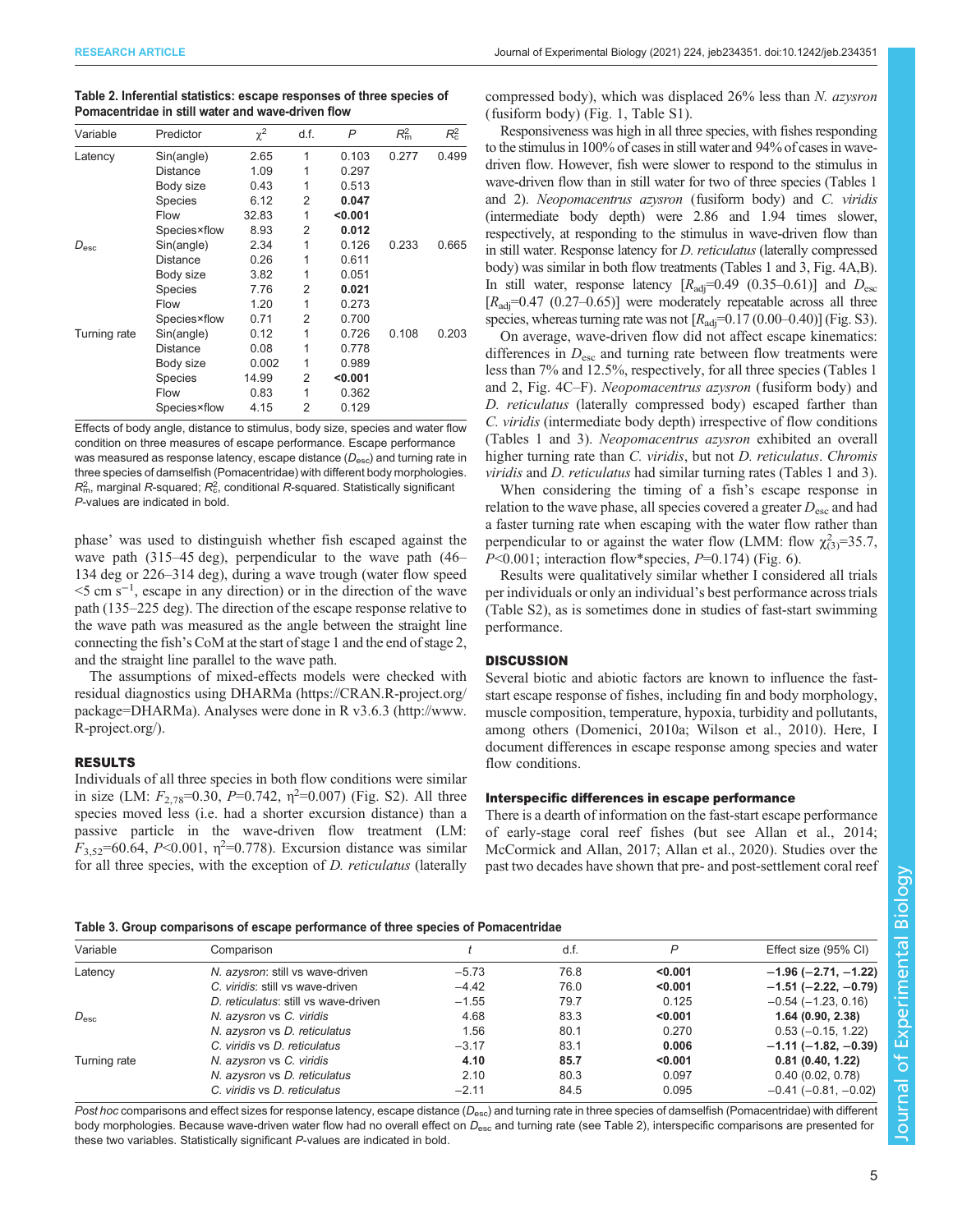<span id="page-5-0"></span>

Fig. 4. Response latency, escape distance  $(D_{\text{esc}})$  and turning rate for three species of Pomacentridae in still water and wave-driven flow. (A,C,E) Raw data: circles are the mean for each individual (N=14 individuals per species); black dots are group means; error bars are 1 s.e.m. Box plots show the median and IQR; whiskers are 1.5 times the IQR. (B,D,F) Marginal effects plots showing partial residuals (circles) and estimated marginal means for each group (black dots); red dots are estimated marginal means for each species (N=28 individuals) when there was no effect of flow condition; error bars are 95% confidence intervals. Estimated marginal means and partial residuals account for the fixed and random effects included in the statistical model.

fish larvae can achieve high sustained swimming speeds of 30–50 body lengths s−<sup>1</sup> , indicating that these larvae are not passive organisms adrift in the plankton (e.g. [Stobutzki and Bellwood,](#page-10-0) [1994](#page-10-0); [Leis and Carson-Ewart, 1997](#page-9-0); [Fisher et al., 2005; Nilsson](#page-9-0) [et al., 2007\)](#page-9-0). The three species tested here achieved high maximum fast-start swimming speeds, occasionally exceeding  $100 \text{ cm s}^{-1}$ (85 SL s−<sup>1</sup> ; [Table 1\)](#page-3-0). In relative terms, these values are almost twice the maximum burst speeds reached by temperate species at similar sizes, including salmonids (fig. 11.5 in [Fisher and Leis, 2010](#page-9-0)). Faststart escape responses influence the ability of juvenile coral reef fishes to avoid predation and are therefore directly relevant to their ecology [\(Fisher and Leis, 2010](#page-9-0)). The impressive locomotor performance of small pomacentrids is perhaps not surprising, given that wild and laboratory measures place them among the fastest-swimming coral reef fish larvae ([Leis and Carson-Ewart,](#page-9-0) [1997](#page-9-0); [Nilsson et al., 2007](#page-9-0)).

Escape distance  $(D_{\rm esc})$  differed consistently among species in still water and wave-driven flow: N. azysron (fusiform body) and D. reticulatus (laterally compressed body) exhibited similar performances and escaped farther in a fixed amount of time than C. viridis (intermediate body depth), irrespective of flow conditions [\(Tables 1](#page-3-0) and [2,](#page-4-0) Fig. 4D). Evidence suggests that differences in faststart swimming performance result from different, and sometimes opposing, morphological features [\(Domenici, 2003](#page-8-0); [Walker, 2004](#page-10-0); [Langerhans and Reznick, 2010\)](#page-9-0). On one hand, traits such as a shallow, elongated body, a small head and large dorsal and anal fins (such as in pike, *Esox lucius*) are associated with high burst swimming speeds ([Webb, 1984](#page-10-0); [Domenici, 2003;](#page-8-0) [Langerhans et al.,](#page-9-0) [2004\)](#page-9-0). On the other hand, a deep, laterally compressed body has also been shown to enhance burst swimming performance by allowing a lateral profile that increases the mass of water accelerated by body movements [\(Weihs, 1973](#page-10-0); [Domenici and Blake, 1991\)](#page-9-0). For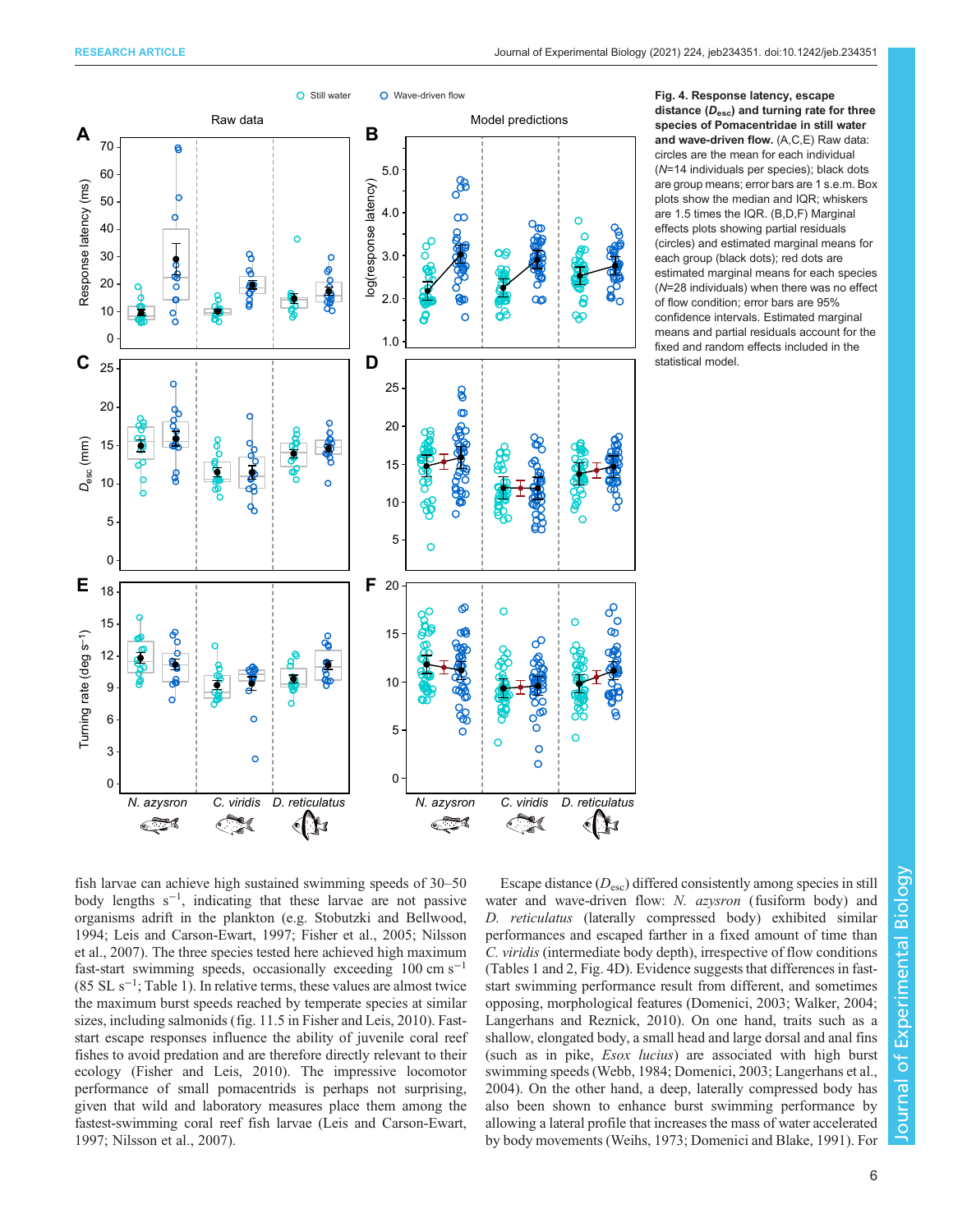<span id="page-6-0"></span>example, the deep body of crucian carp (*Carassius carassius*) induced in the presence of predators led to higher burst swimming performance (escape distance, speed, acceleration and turning rate) than that of shallow body morphs found in predator-free habitats [\(Domenici et al., 2008\)](#page-9-0). These two contrasting profiles roughly correspond to those of the two pomacentrids that escaped the farthest and were at the opposite ends of the body plan spectrum I examined. Turning rate, a measure of agility, mirrored the pattern observed for  $D_{\text{esc}}$ , although differences in performance between D. reticulatus and C. viridis were less pronounced for turning rate  $(11.1\%)$  than escape distance  $(19.3\%)$  [\(Table 3,](#page-4-0) [Fig. 4D](#page-5-0),F). This result was unexpected, as lateral compression has previously been reported to improve agility ([Domenici et al., 2008](#page-9-0)).

Response latency to the threatening stimulus in still water was distinctly higher for *D. reticulatus* than for the other two species (47% difference; [Table 1,](#page-3-0) [Fig. 4A](#page-5-0)). The deep, laterally compressed body of *D. reticulatus* is a trait frequently associated with reduced vulnerability to gape-limited predators (e.g. Pseudochromidae, Labridae), which are abundant on coral reefs [\(Rice et al., 1997](#page-9-0); [Holmes and McCormick, 2010](#page-9-0); [Domenici, 2011](#page-9-0)). It is possible that selection pressure for rapid responses in juvenile *D. reticulatus* is less than in the other two species, which have shallower, more fusiform body plans, making the latter vulnerable to a greater range of piscivorous predators.

#### Effects of wave-driven flow on escape performance

Reef fishes routinely experience a range of flow velocities and vorticity in the wild, depending on weather conditions, reef exposure to waves, microhabitat and depth below the surface. For example, [Johansen \(2014\)](#page-9-0) recorded flow velocities ranging between 0 and 82 cm s−<sup>1</sup> on reefs of different depths and wave exposure at Lizard Island, where test fishes were collected. The wave-driven flow treatment in the current study was representative of water flow speeds routinely experienced by fishes under winds of 15 knots and intermediate wave heights on semi-exposed reefs at Lizard Island (D.G.R., unpublished data; [Fulton and Bellwood, 2005](#page-9-0)). The maximum flow velocity was 66% of the critical swimming speed (26.3 cm s−<sup>1</sup> ) achieved by congeneric juvenile pomacentrids after settlement on the reef ([Stobutzki and Bellwood, 1994\)](#page-10-0).

Responsiveness to the stimulus was high for all three species in both flow conditions, and similar to values reported in another juvenile damselfish exposed to the same type of stimulus used here (>97% responsiveness; [Allan et al., 2014\)](#page-8-0). This indicates that wavedriven flow of the magnitude examined in the present study [\(Fig. S1](http://jeb.biologists.org/lookup/doi/10.1242/jeb.234351.supplemental)) did not impede the ability of the test fishes to sense the stimulus. Fishes detect approaching predators by sensing water flow through the lateral line [\(Stewart et al., 2013\)](#page-10-0), and it has been suggested that environmental flows might impede perception [\(Higham et al., 2015;](#page-9-0) [Diamond et al., 2016\)](#page-8-0). However, fishes also rely on other senses to perceive threats, such as hearing, vision and smell. It is likely that the mechanosensory, auditory and visual nature of the stimulus and its large size relative to the test fishes produced a signal strong enough to elicit a response even when dampened by wave-driven flow (see [Domenici, 2010a](#page-8-0)). Supporting this interpretation is the indication that a fish's distance (range: 3.0– 14.8 cm) and body angle (range: 14.4–179.6 deg) relative to the stimulus had little influence on behavioural and kinematic measures of escape performance [\(Table 2](#page-4-0)).

On average, escape kinematics  $(D_{\rm esc}, \text{turning rate})$  were similar in still water and wave-driven flow within species [\(Table 1,](#page-3-0) [Fig. 4C](#page-5-0)–F). This pattern is a consequence of the large variation in escape performance by fishes in wave-driven flow, which was driven by



Fig. 5. Response latency of three species of Pomacentridae in still water and wave-driven flow. (A–C) Kernel density plots showing the distribution of response latency (ms) for N. azysron (A), C. viridis (B) and D. reticulatus (C) in still water and wave-driven flow.

variation in the timing of the stimulus (and hence the escape response) relative to the wave phase ([Table S3,](http://jeb.biologists.org/lookup/doi/10.1242/jeb.234351.supplemental) [Fig. 6](#page-7-0)). Irrespective of body morphology, fish escaping with the flow achieved a greater  $D_{\rm esc}$ and faster turning rate than fish escaping perpendicular to or against the flow as well as during a wave trough [\(Fig. 6\)](#page-7-0). Because maximum muscle power output is unaffected by flow conditions, these patterns support the prediction that differences in fast-start swimming performance between flow conditions should equal differences in water flow velocity. Indeed, maximum flow speeds were ∼20% of the maximum escape speeds achieved by fishes ([Table 1](#page-3-0), [Fig. S1](http://jeb.biologists.org/lookup/doi/10.1242/jeb.234351.supplemental)), and fish escaping in the direction of the water flow achieved a  $D_{\text{esc}}$  that was, on average, 20.3% greater than that achieved in still water [\(Table S3\)](http://jeb.biologists.org/lookup/doi/10.1242/jeb.234351.supplemental). These results both concur and contrast with those of studies on fish escape responses in steady flow: [Anwar et al. \(2016\)](#page-8-0) found a preference for downstream escapes by bluegill sunfish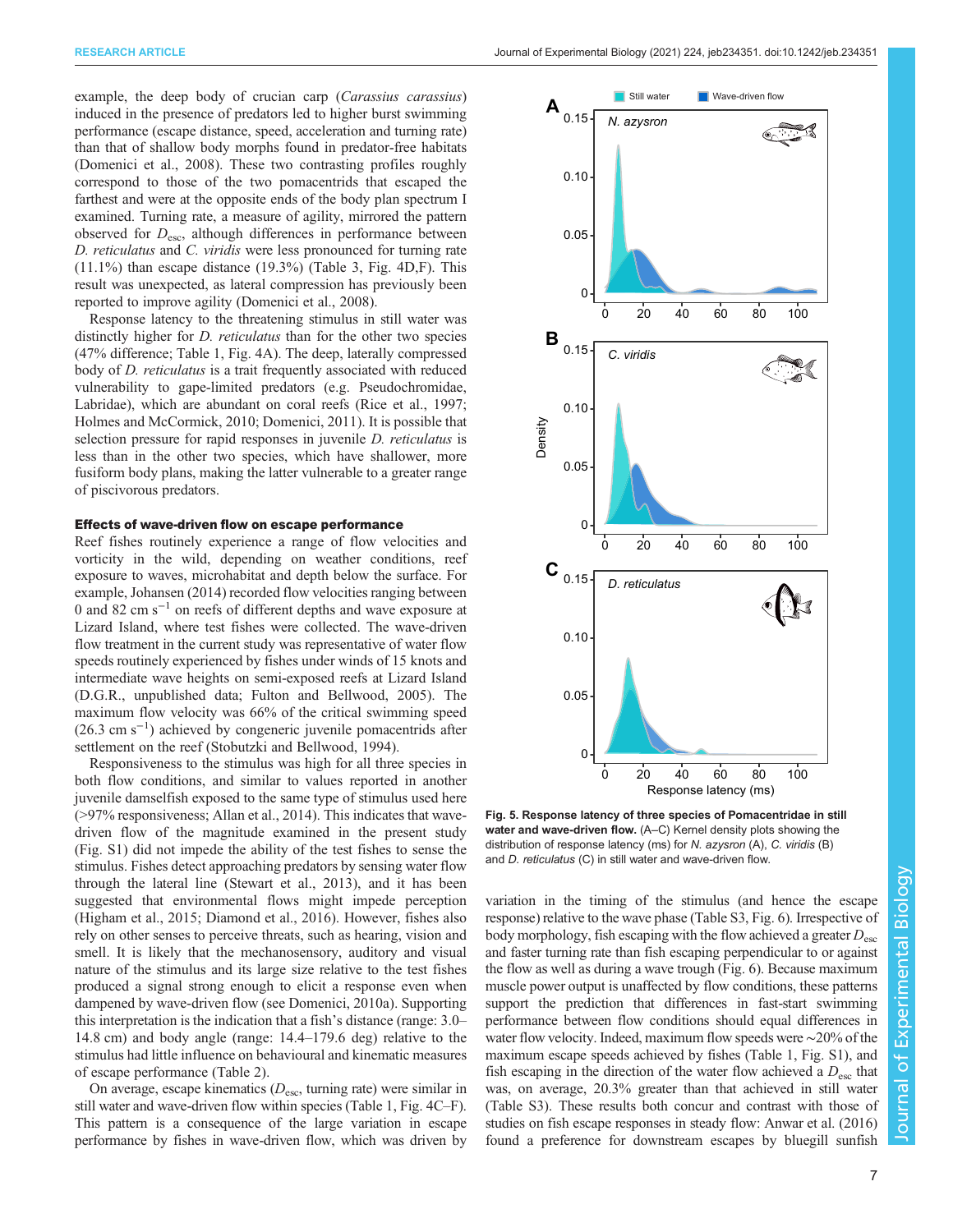<span id="page-7-0"></span>(Lepomis macrochirus), resulting in a greater escape distance and speed than escapes in still water or upstream flow (flow speeds:  $9.4 \text{ cm s}^{-1}$  and 23.1 cm s<sup>-1</sup>); conversely, [Diamond et al. \(2016\)](#page-8-0) found no evidence that flow speed influenced peak escape velocity in the Hawaiian stream goby (Sicyopterus stimpsoni) (flow speeds:  $15 \text{ cm s}^{-1}$  and 30 cm s<sup>-1</sup>).

Speed  $(D_{\rm esc})$  and agility (turning rate) are important locomotor determinants of escape responses [\(Walker et al., 2005\)](#page-10-0); however, escape success also largely depends on behavioural components, namely the responsiveness and response latency of prey to an attacking predator ([Domenici, 2010b](#page-8-0); [Domenici and Hale, 2019\)](#page-9-0). For example, [Fuiman et al. \(2006\)](#page-9-0) observed that the responsiveness of red drum larvae (Sciaenops ocellatus) to a stimulus was the main predictor of survival during a predator–prey encounter and explained 86% of the variation in survivorship. Similarly, zebrafish (Danio rerio) larvae are over three times more likely to evade predation if they initiate their escape before instead of after adult conspecifics open their mouth to prey on them ([Stewart et al.,](#page-10-0) [2013](#page-10-0)). I found that wave-driven water flow increased the response latency of some species but not all ([Fig. 5\)](#page-6-0). Neopomacentrus azysron (fusiform body) and C. viridis (intermediate body depth) were 2.86 and 1.94 times slower, respectively, in responding to the stimulus in wave-driven flow than in still water. By contrast, the response latency of D. reticulatus (laterally compressed body) was unaffected [\(Table 1,](#page-3-0) [Fig. 4](#page-5-0)B).

Slower responses to the stimulus in wave-driven flow could be caused by two main factors: first, the destabilizing effect of water motion and the added challenge of maintaining an upright posture and adequate orientation relative to the flow; and second, the challenges of perceiving a threat owing to added noise in complex flow versus still water. All else being equal, a more laterally compressed body should improve resistance to rolling disturbances [\(Eidietis et al., 2002;](#page-9-0) [Weihs, 2002](#page-10-0)). A deep body plan should also improve mechanoreception by allowing the placement of the lateral line away from moving body parts (i.e. pectoral fins), a trait that has been posited to decrease self-generated noise and increase the signal-to-noise ratio ([Dijkgraaf, 1963](#page-8-0); [Coombs and Braun, 2003\)](#page-8-0). These two considerations might explain why the longer response latency in wave-driven flow was inversely related to body depth in the three species I examined. Notably, D. reticulatus tended to orient more directly into the flow and was less displaced by water motion (i.e. had a shorter excursion distance) than the fusiformshaped N. azysron (Fig. 7), although no such difference was apparent with C. viridis, which has an intermediate body depth [\(Fig. 3,](#page-2-0) [Table S1](http://jeb.biologists.org/lookup/doi/10.1242/jeb.234351.supplemental)). Given that reactivity to potential threats (i.e. responsiveness, response latency) is a key determinant of escape success, even moderate flow, such as the one tested here, might increase predation risk for juvenile fishes that are more vulnerable to postural disturbances.

Fast starts in fishes are typically controlled by the Mauthner cells, a pair of large reticulospinal neurons that receive various sensory inputs, such as visual and mechano-acoustic signals ([Eaton et al.,](#page-9-0) [2001\)](#page-9-0). High-speed neural transmission and processing via these cells allows for rapid responses to imminent threats within 5–20 ms. Interestingly, N. azysron (fusiform body) exhibited much greater variation in escape latency in wave-driven flow than the other two



Direction of escape relative to wave-driven flow

interval (24 ms) for three species of

Pomacentridae in wave-driven flow conditions. Fish escaped against the wave path (against), perpendicular to the wave path (perpendicular), during a wave trough (flow speed <5 cm  $s^{-1}$ ; trough) or in the direction of the wave path (with). (A) Raw data for each of the three species (sample sizes in [Table S3](http://jeb.biologists.org/lookup/doi/10.1242/jeb.234351.supplemental)); black dots are group means; error bars are 1 s.e.m. Box plots show the median and IQR; whiskers are 1.5 times the IQR. (B) Marginal effects plots showing partial residuals (circles) and estimated marginal means (black dots) across all three species; error bars are 95% confidence intervals.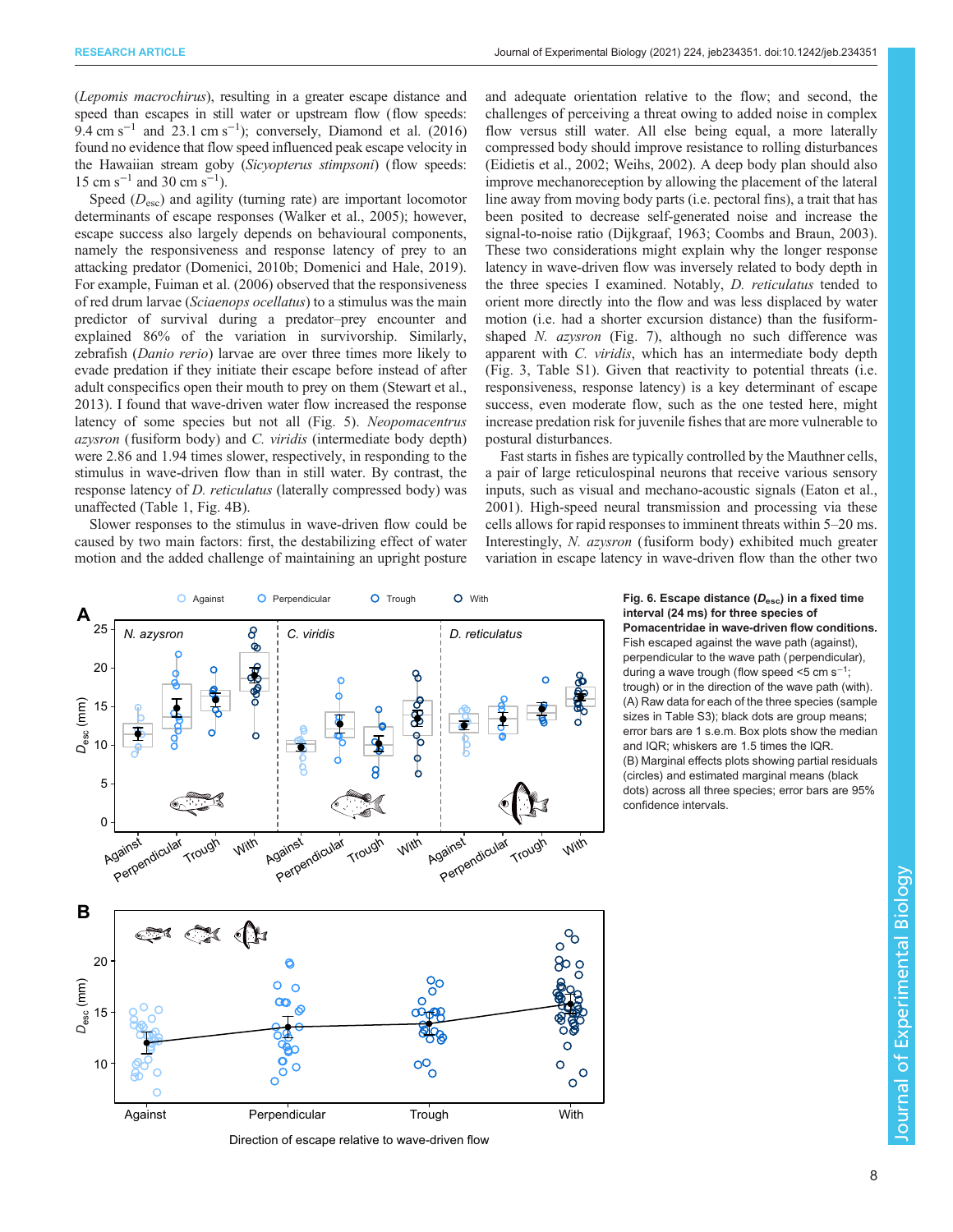<span id="page-8-0"></span>species tested ([Fig. 5B](#page-6-0)). The strong positive skew in the distribution of its response latency ([Fig. 5](#page-6-0)A) suggests that some escape responses in wave-driven flow were not Mauthner cell mediated. Other pathways, through different reticulospinal cells, can control escape responses but have longer latencies (Domenici, 2010a; [Domenici and Hale, 2019\)](#page-9-0). Slower responses are generally associated with lower performance (e.g. slower turning rates), and are observed both in healthy fish and in fish with an ablated Mauthner system [\(Domenici, 2011; Hecker et al., 2020\)](#page-9-0). In wavedriven flow, postural disturbances from waves and associated stability control issues seemingly led to some non-Mauthner cell escapes, with longer latencies (>40 ms), in at least one species.

#### Conclusion

Hydrodynamic stability is advantageous for fishes moving in highenergy coral reef environments characterized by turbulence and rapid changes in flow velocity (Bartol et al., 2003). I found variable effects of wave-driven water flow on the escape response of juvenile damselfishes with different body morphologies, increasing the response latency of species with a more fusiform body profile. Juvenile reef fishes are highly sensitive to environmental variables [\(Leis and McCormick,](#page-9-0) [2002](#page-9-0)), and negative effects on their settlement and survival patterns can have important consequences for adult populations [\(Munday et al.,](#page-9-0) [2008](#page-9-0)). Wave intensity and frequency is increasing across ocean basins worldwide as winds and severe weather events become more frequent with climate change [\(Webster et al., 2005](#page-10-0); [Rhein et al., 2013](#page-9-0)). Strong winds and waves coinciding with juvenile recruitment pulses could affect not only larval dispersal (e.g. Burgess et al., 2007), but also predator–prey interactions and the survivorship of post-settlement juveniles. Many damselfishes recruit seasonally [\(Russell et al., 1977](#page-10-0); [Williams, 1983\)](#page-10-0) and are initially limited by habitat as they settle on the reef [\(Sale, 1978](#page-10-0)). Once the recruitment pulse is over, post-settlement mortality becomes important because juveniles that are predated on can no longer be replaced even if habitat becomes available. Given the present findings, future studies should examine whether relationships exist between wave intensity, predation rates and recruitment patterns in the wild, as well as differences in the effect of wave-driven flow on predators and prey owing to size differences (see Abrahams et al., 2007; [Domenici et al., 2019](#page-9-0)).

#### Acknowledgements

I thank A. Muir, J. Rucksa, S. Green, T. Wilson, P. McKinlay, R. Phillips and D. Barwick from the ANU Research School of Biology workshop for their help designing and building the experimental setup. A. Roche and C. Rowan also contributed valuable input to its design. 3D CAD models of the experimental setup were kindly made by H. F. Zhu. S. A. Binning, C. Juan, C. Layton, S. Heathwole, P. Vespa, L. Binning, J. R. Binning, C. Rowan, A. Roche and staff at the Lizard Island Research Station contributed valuable assistance in the field. M. D. Jennions, S. A. Binning, P. Domenici and two anonymous reviewers provided helpful comments on the manuscript. Sections of this paper are reproduced from the PhD thesis of the author [\(Roche, 2013\)](#page-9-0).

#### Competing interests

The author declares no competing or financial interests.

#### Funding

This study was funded by grants from the Australian National University, the Centre of Excellence for Coral Reef Studies, Australian Research Council, the Natural Sciences and Engineering Research Council of Canada, the Ian Potter Foundation (Lizard Island, a facility of the Australian Museum), the Society for Integrative and Comparative Biology, the Ecological Society of Australia and Total Diving Montréal.

#### Data availability

The data and analysis script for this study are publicly accessible from the figshare digital repository ([https://doi.](https://doi)org/10.6084/m9.figshare.12735446) and were made available to the editors and reviewers at the time of submission.

#### Supplementary information

Supplementary information available online at <https://jeb.biologists.org/lookup/doi/10.1242/jeb.234351.supplemental>

#### References

- [Abrahams, M. V., Mangel, M. and Hedges, K.](https://doi.org/10.1098/rstb.2007.2102) (2007). Predator-prey interactions [and changing environments: who benefits?](https://doi.org/10.1098/rstb.2007.2102) Philos. Trans. R. Soc. Lond. Ser. B Biol. Sci. 362[, 2095-2104. doi:10.1098/rstb.2007.2102](https://doi.org/10.1098/rstb.2007.2102)
- [Allan, B. J., Miller, G. M., McCormick, M. I., Domenici, P. and Munday, P. L.](https://doi.org/10.1098/rspb.2013.2179) [\(2014\). Parental effects improve escape performance of juvenile reef fish in a](https://doi.org/10.1098/rspb.2013.2179) high-CO<sub>2</sub> world. Proc. R. Soc. B 281[, 20132179. doi:10.1098/rspb.2013.2179](https://doi.org/10.1098/rspb.2013.2179)
- [Allan, B. J. M., Illing, B., Fakan, E. P., Narvaez, P., Grutter, A. S., Sikkel, P. C.,](https://doi.org/10.1242/jeb.230904) [McClure, E. C., Rummer, J. L. and McCormick, M. I.](https://doi.org/10.1242/jeb.230904) (2020). Parasite infection [directly impacts escape response and stress levels in fish.](https://doi.org/10.1242/jeb.230904) J. Exp. Biol. 223, [jeb230904. doi:10.1242/jeb.230904](https://doi.org/10.1242/jeb.230904)
- Allen, G. (1991). Damselfishes of the World. Melle, Germany: American Society of Ichthyologists and Herpetologists.
- Almany, G. R. [\(2003\). Priority effects in coral reef fish communities.](https://doi.org/10.1890/0012-9658(2003)084[1920:PEICRF]2.0.CO;2) Ecology 84, [1920-1935. doi:10.1890/0012-9658\(2003\)084\[1920:PEICRF\]2.0.CO;2](https://doi.org/10.1890/0012-9658(2003)084[1920:PEICRF]2.0.CO;2)
- Almany, G. R. and Webster, M. S. [\(2006\). The predation gauntlet: early post](https://doi.org/10.1007/s00338-005-0044-y)[settlement mortality in reef fishes.](https://doi.org/10.1007/s00338-005-0044-y) Coral Reefs 25, 19-22. doi:10.1007/s00338- [005-0044-y](https://doi.org/10.1007/s00338-005-0044-y)
- [Anwar, S. B., Cathcart, K., Darakananda, K., Gaing, A. N., Shin, S. Y., Vronay, X.,](https://doi.org/10.1007/s00359-016-1090-3) Wright, D. N. and Ellerby, D. J. [\(2016\). The effects of steady swimming on fish](https://doi.org/10.1007/s00359-016-1090-3) escape performance. J. Comp. Physiol. A 202[, 425-433. doi:10.1007/s00359-](https://doi.org/10.1007/s00359-016-1090-3) [016-1090-3](https://doi.org/10.1007/s00359-016-1090-3)
- Bainbridge, R. (1960). Speed and stamina in three fish. J. Exp. Biol. 37, 129-153. [Bartol, I. K., Gharib, M., Weihs, D., Webb, P. W., Hove, J. R. and Gordon, M. S.](https://doi.org/10.1242/jeb.00137)
- [\(2003\). Hydrodynamic stability of swimming in ostraciid fishes: role of the](https://doi.org/10.1242/jeb.00137) [carapace in the smooth trunkfish](https://doi.org/10.1242/jeb.00137) Lactophrys triqueter (Teleostei: Ostraciidae). J. Exp. Biol. 206[, 725-744. doi:10.1242/jeb.00137](https://doi.org/10.1242/jeb.00137)
- [Bellwood, D. R. and Wainwright, P. C.](https://doi.org/10.1007/s003380100156) (2001). Locomotion in labrid fishes: [implications for habitat use and cross-shelf biogeography on the great barrier reef.](https://doi.org/10.1007/s003380100156) Coral Reefs 20[, 139-150. doi:10.1007/s003380100156](https://doi.org/10.1007/s003380100156)
- [Bellwood, D. R., Wainwright, P. C., Fulton, C. J. and Hoey, A.](https://doi.org/10.1046/j.1365-2435.2002.00655.x) (2002). Assembly [rules and functional groups at global biogeographical scales.](https://doi.org/10.1046/j.1365-2435.2002.00655.x) Funct. Ecol. 16, [557-562. doi:10.1046/j.1365-2435.2002.00655.x](https://doi.org/10.1046/j.1365-2435.2002.00655.x)
- [Beukers-Stewart, B. D. and Jones, G. P.](https://doi.org/10.1016/j.jembe.2003.08.015) (2004). The influence of prey abundance [on the feeding ecology of two piscivorous species of coral reef fish.](https://doi.org/10.1016/j.jembe.2003.08.015) J. Exp. Mar. Biol. Ecol. 299[, 155-184. doi:10.1016/j.jembe.2003.08.015](https://doi.org/10.1016/j.jembe.2003.08.015)
- [Burgess, S. C., Kingsford, M. J. and Black, K. P.](https://doi.org/10.3354/meps341233) (2007). Influence of tidal eddies [and wind on the distribution of presettlement fishes around one tree island, great](https://doi.org/10.3354/meps341233) barrier reef. Mar. Ecol. Prog. Ser. 341[, 233-242. doi:10.3354/meps341233](https://doi.org/10.3354/meps341233)
- [Byrnes, J. E., Reed, D. C., Cardinale, B. J., Cavanaugh, K. C., Holbrook, S. J.](https://doi.org/10.1111/j.1365-2486.2011.02409.x) and Schmitt, R. J. [\(2011\). Climate-driven increases in storm frequency simplify](https://doi.org/10.1111/j.1365-2486.2011.02409.x) kelp forest food webs. Glob. Change Biol. 17[, 2513-2524. doi:10.1111/j.1365-](https://doi.org/10.1111/j.1365-2486.2011.02409.x) [2486.2011.02409.x](https://doi.org/10.1111/j.1365-2486.2011.02409.x)
- Coombs, S. and Braun, C. B. (2003). Information processing by the lateral line system. In Sensory Processing in Aquatic Environments (ed. S. P. Collin and N. J. Marshall), pp. 122-138. New York, NY: Springer.
- [Cooper, W. J., Smith, L. L. and Westneat, M. W.](https://doi.org/10.1016/j.ympev.2008.12.010) (2009). Exploring the radiation of a [diverse reef fish family: phylogenetics of the damselfishes \(Pomacentridae\), with](https://doi.org/10.1016/j.ympev.2008.12.010) [new classifications based on molecular analyses of all genera.](https://doi.org/10.1016/j.ympev.2008.12.010) Mol. Phylogen. Evol. 52[, 1-16. doi:10.1016/j.ympev.2008.12.010](https://doi.org/10.1016/j.ympev.2008.12.010)
- [Dadda, M., Koolhaas, W. H. and Domenici, P.](https://doi.org/10.1098/rsbl.2009.0904) (2010). Behavioural asymmetry [affects escape performance in a teleost fish.](https://doi.org/10.1098/rsbl.2009.0904) Biol. Lett. 6, 414-417. doi:10.1098/ [rsbl.2009.0904](https://doi.org/10.1098/rsbl.2009.0904)
- Denny, M. (1988). Biology and the Mechanics of the Wave-Swept Environment. Princeton, NJ: Princeton University Press.
- Denny, M. W. (2006). Ocean waves, nearshore ecology, and natural selection Aquat. Ecol. 40[, 439-461. doi:10.1007/s10452-004-5409-8](https://doi.org/10.1007/s10452-004-5409-8)
- [Denny, M. W. and Gaylord, B.](https://doi.org/10.1146/annurev-marine-120308-081011) (2010). Marine ecomechanics. Annu. Rev. Mar. Sci. 2[, 89-114. doi:10.1146/annurev-marine-120308-081011](https://doi.org/10.1146/annurev-marine-120308-081011)
- [Diamond, K. M., Schoenfuss, H. L., Walker, J. A. and Blob, R. W.](https://doi.org/10.1242/jeb.137554) (2016). Flowing [water affects fish fast-starts: escape performance of the Hawaiian stream goby,](https://doi.org/10.1242/jeb.137554) Sicyopterus stimpsoni. J. Exp. Biol. 219[, 3100-3105. doi:10.1242/jeb.137554](https://doi.org/10.1242/jeb.137554)
- Dijkgraaf, S. [\(1963\). The functioning and significance of the lateral-line organs.](https://doi.org/10.1111/j.1469-185X.1963.tb00654.x) Biol. Rev. 38[, 51-105. doi:10.1111/j.1469-185X.1963.tb00654.x](https://doi.org/10.1111/j.1469-185X.1963.tb00654.x)
- Domenici, P. (2003). Habitat, body design and the swimming performance of fish. In Vertebrate Biomechanics and Evolution (ed. V. L. Bels, J.-P. Gasc and A. Casinos), pp. 137-160. Oxford: BIOS Scientific Publishers Ltd.
- Domenici, P. [\(2010a\). Context-dependent variability in the components of fish](https://doi.org/10.1002/jez.580) [escape response: Integrating locomotor performance and behavior.](https://doi.org/10.1002/jez.580) J. Exp. Zool. A Comp. Exp. Biol. 313A[, 59-79. doi:10.1002/jez.580](https://doi.org/10.1002/jez.580)
- Domenici, P. (2010b). Escape responses in fish: kinematics, performance, and behavior. In Fish Locomotion: An Eco-Ethological Prespective (ed. P. Domenici and B. G. Kapoor), pp. 123-170. Enfield, NH, USA and Plymouth, UK: Science Publishers.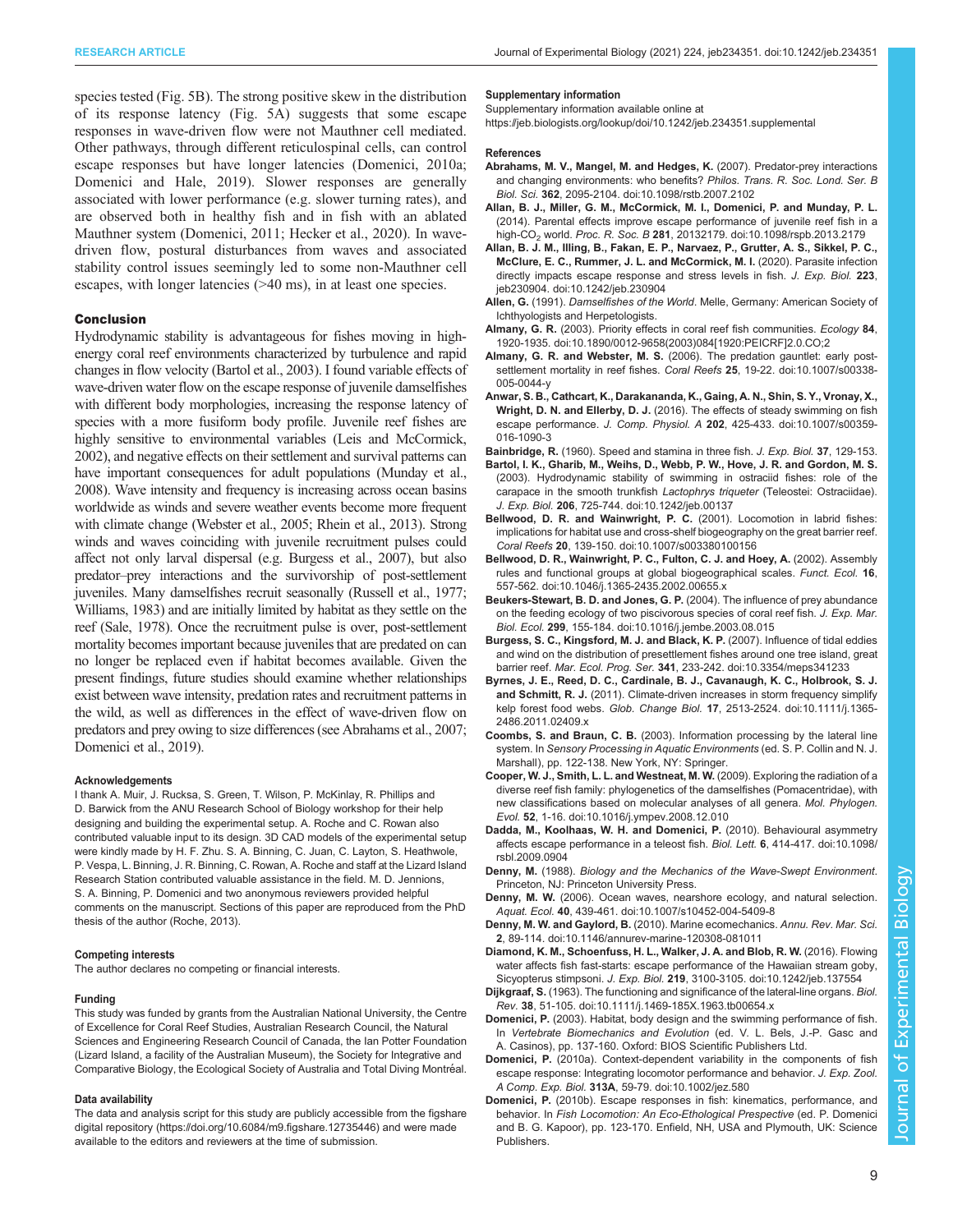- <span id="page-9-0"></span>Domenici, P. (2011). Fast start. In Encyclopedia of Fish Physiology: from Genome to Environment, 1st edn (ed. A. P. Farrell), pp. 587-596. San Diego: Academic Press.
- [Domenici, P., Allan, B. J. M., Lefrançois, C. and McCormick, M. I.](https://doi.org/10.1093/conphys/coz078) (2019). The [effect of climate change on the escape kinematics and performance of fishes:](https://doi.org/10.1093/conphys/coz078) [implications for future predator](https://doi.org/10.1093/conphys/coz078)–prey interactions. Cons. Physiol. 7, coz078. [doi:10.1093/conphys/coz078](https://doi.org/10.1093/conphys/coz078)
- Domenici, P. and Blake, R. W. (1991). The kinematics and performance of the escape response in the angelfish (Pterophyllum eimekei). J. Exp. Biol. 156, 187-205.
- Domenici, P. and Blake, R. W. (1997). The kinematics and performance of fish faststart swimming. J. Exp. Biol. 200, 1165-1178.
- Domenici, P. and Hale, M. E. [\(2019\). Escape responses of fish: a review of the](https://doi.org/10.1242/jeb.166009) [diversity in motor control, kinematics and behaviour.](https://doi.org/10.1242/jeb.166009) J. Exp. Biol. 222, jeb166009. [doi:10.1242/jeb.166009](https://doi.org/10.1242/jeb.166009)
- Domenici, P. and Seebacher, F. [\(2020\). The impacts of climate change on the](https://doi.org/10.1093/conphys/coz102) [biomechanics of animals: themed issue article: biomechanics and climate](https://doi.org/10.1093/conphys/coz102) change. Cons. Physiol. 8[, coz102. doi:10.1093/conphys/coz102](https://doi.org/10.1093/conphys/coz102)
- [Domenici, P., Standen, E. M. and Levine, R. P.](https://doi.org/10.1242/jeb.01015) (2004). Escape manoeuvres in the spiny dogfish (Squalus acanthias). J. Exp. Biol. 207[, 2339-2349. doi:10.1242/jeb.](https://doi.org/10.1242/jeb.01015) [01015](https://doi.org/10.1242/jeb.01015)
- [Domenici, P., Claireaux, G. and McKenzie, D. J.](https://doi.org/10.1098/rstb.2007.2078) (2007). Environmental [constraints upon locomotion and predator-prey interactions in aquatic](https://doi.org/10.1098/rstb.2007.2078) organisms: an introduction. [Philos. Trans. R. Soc. Lond. Ser. B Biol. Sci.](https://doi.org/10.1098/rstb.2007.2078) 362, [1929-1936. doi:10.1098/rstb.2007.2078](https://doi.org/10.1098/rstb.2007.2078)
- Domenici, P., Turesson, H., Brodersen, J. and Brönmark, C. (2008). Predator[induced morphology enhances escape locomotion in crucian carp.](https://doi.org/10.1098/rspb.2007.1088) Proc. R. Soc. B 275[, 195-201. doi:10.1098/rspb.2007.1088](https://doi.org/10.1098/rspb.2007.1088)
- Drucker, E. G. and Lauder, G. V. [\(2003\). Function of pectoral fins in rainbow trout:](https://doi.org/10.1242/jeb.00139) [behavioral repertoire and hydrodynamic forces.](https://doi.org/10.1242/jeb.00139) J. Exp. Biol. 206, 813-826. doi:10. [1242/jeb.00139](https://doi.org/10.1242/jeb.00139)
- [Eaton, R. C., Lee, R. K. K. and Foreman, M. B.](https://doi.org/10.1016/S0301-0082(00)00047-2) (2001). The Mauthner cell and other [identified neurons of the brainstem escape network of fish.](https://doi.org/10.1016/S0301-0082(00)00047-2) Prog. Neurobiol. 63, [467-485. doi:10.1016/S0301-0082\(00\)00047-2](https://doi.org/10.1016/S0301-0082(00)00047-2)
- [Eidietis, L., Forrester, T. L. and Webb, P. W.](https://doi.org/10.1139/z02-203) (2002). Relative abilities to correct [rolling disturbances of three morphologically different fish.](https://doi.org/10.1139/z02-203) Can. J. Zool. 80, [2156-2163. doi:10.1139/z02-203](https://doi.org/10.1139/z02-203)
- Fisher, R. and Hogan, J. D. [\(2007\). Morphological predictors of swimming speed: a](https://doi.org/10.1242/jeb.004275) [case study of pre-settlement juvenile coral reef fishes.](https://doi.org/10.1242/jeb.004275) J. Exp. Biol. 210, [2436-2443. doi:10.1242/jeb.004275](https://doi.org/10.1242/jeb.004275)
- Fisher, R. and Leis, J. M. (2010). Swimming speeds in larval fishes: from escaping predators to the potential for long distance migration. In Fish Locomotion: An Eco-Ethological Prespective (ed. P. Domenici and B. G. Kapoor), pp. 333-373. Enfield, NH, USA and Plymouth, UK: Science Publishers.
- [Fisher, R., Leis, J. M., Clark, D. L. and Wilson, S. K.](https://doi.org/10.1007/s00227-005-0001-x) (2005). Critical swimming [speeds of late-stage coral reef fish larvae: variation within species, among species](https://doi.org/10.1007/s00227-005-0001-x) and between locations. Mar. Biol. 147[, 1201-1212. doi:10.1007/s00227-005-](https://doi.org/10.1007/s00227-005-0001-x) [0001-x](https://doi.org/10.1007/s00227-005-0001-x)
- [Fuiman, L. A., Rose, K. A., Cowan, J. H. and Smith, E. P.](https://doi.org/10.1016/j.anbehav.2005.11.013) (2006). Survival skills [required for predator evasion by fish larvae and their relation to laboratory](https://doi.org/10.1016/j.anbehav.2005.11.013) measures of performance. Anim. Behav. 71[, 1389-1399. doi:10.1016/j.anbehav.](https://doi.org/10.1016/j.anbehav.2005.11.013) [2005.11.013](https://doi.org/10.1016/j.anbehav.2005.11.013)
- Fulton, C. J. and Bellwood, D. R. [\(2002\). Ontogenetic habitat use in labrid fishes:](https://doi.org/10.3354/meps236255) [an ecomorphological perspective.](https://doi.org/10.3354/meps236255) Mar. Ecol. Prog. Ser. 236, 255-262. doi:10. [3354/meps236255](https://doi.org/10.3354/meps236255)
- Fulton, C. J. and Bellwood, D. R. [\(2005\). Wave-induced water motion and the](https://doi.org/10.4319/lo.2005.50.1.0255) [functional implications for coral reef fish assemblages.](https://doi.org/10.4319/lo.2005.50.1.0255) Limnol. Oceanogr. 50, [255-264. doi:10.4319/lo.2005.50.1.0255](https://doi.org/10.4319/lo.2005.50.1.0255)
- [Harley, C. D. G., Hughes, A. R., Hultgren, K. M., Miner, B. G., Sorte, C. J. B.,](https://doi.org/10.1111/j.1461-0248.2005.00871.x) [Thornber, C. S., Rodriguez, L. F., Tomanek, L. and Williams, S. L.](https://doi.org/10.1111/j.1461-0248.2005.00871.x) (2006). The [impacts of climate change in coastal marine systems.](https://doi.org/10.1111/j.1461-0248.2005.00871.x) Ecol. Lett. 9, 228-241. [doi:10.1111/j.1461-0248.2005.00871.x](https://doi.org/10.1111/j.1461-0248.2005.00871.x)
- [Hecker, A., Schulze, W., Oster, J., Richter, D. O. and Schuster, S.](https://doi.org/10.1073/pnas.1918578117) (2020). [Removing a single neuron in a vertebrate brain forever abolishes an essential](https://doi.org/10.1073/pnas.1918578117) behavior. Proc. Natl. Acad. Sci. USA 117[, 3254-3260. doi:10.1073/pnas.](https://doi.org/10.1073/pnas.1918578117) [1918578117](https://doi.org/10.1073/pnas.1918578117)
- Higham, T. E. [\(2007\). The integration of locomotion and prey capture in vertebrates:](https://doi.org/10.1093/icb/icm021) [morphology, behavior, and performance.](https://doi.org/10.1093/icb/icm021) Integr. Comp. Biol. 47, 82-95. doi:10. [1093/icb/icm021](https://doi.org/10.1093/icb/icm021)
- [Higham, T. E., Stewart, W. J. and Wainwright, P. C.](https://doi.org/10.1093/icb/icv052) (2015). Turbulence, [temperature, and turbidity: the ecomechanics of predator](https://doi.org/10.1093/icb/icv052)–prey interactions in fishes. Integr. Comp. Biol. 55[, 6-20. doi:10.1093/icb/icv052](https://doi.org/10.1093/icb/icv052)
- Holmes, T. H. and McCormick, M. I. [\(2009\). Influence of prey body characteristics](https://doi.org/10.1007/s00442-008-1220-x) [and performance on predator selection.](https://doi.org/10.1007/s00442-008-1220-x) Oecologia 159, 401-413. doi:10.1007/ [s00442-008-1220-x](https://doi.org/10.1007/s00442-008-1220-x)
- Holmes, T. H. and McCormick, M. I. [\(2010\). Size-selectivity of predatory reef fish](https://doi.org/10.3354/meps08337) on juvenile prey. Mar. Ecol. Prog. Ser. 399[, 273-283. doi:10.3354/meps08337](https://doi.org/10.3354/meps08337)
- Howland, H. C. [\(1974\). Optimal strategies for predator avoidance Relative](https://doi.org/10.1016/0022-5193(74)90202-1) [importance of speed and maneuverability.](https://doi.org/10.1016/0022-5193(74)90202-1) J. Theor. Biol. 47, 333-350. doi:10. [1016/0022-5193\(74\)90202-1](https://doi.org/10.1016/0022-5193(74)90202-1)
- Johansen, J. L. [\(2014\). Quantifying water flow within aquatic ecosystems using](https://doi.org/10.1371/journal.pone.0083240) [load cell sensors: a profile of currents experienced by coral reef organisms around](https://doi.org/10.1371/journal.pone.0083240) [Lizard Island, Great Barrier Reef, Australia.](https://doi.org/10.1371/journal.pone.0083240) PLoS ONE 9, e83240. doi:10.1371/ [journal.pone.0083240](https://doi.org/10.1371/journal.pone.0083240)
- Jornod, M. and Roche, D. G. [\(2015\). Inter-vs intra-individual variation and temporal](https://doi.org/10.1242/bio.013508) [repeatability of escape responses in the coral reef fish](https://doi.org/10.1242/bio.013508) Amblyglyphidodon curacao. Biol. Open 4[, 1395-1399. doi:10.1242/bio.013508](https://doi.org/10.1242/bio.013508)
- Kerrigan, B. [\(1996\). Temporal patterns in size and condition at settlement in two](https://doi.org/10.3354/meps135027) [tropical reef fishes \(Pomacentridae:](https://doi.org/10.3354/meps135027) Pomacentrus amboinensis and P. nagasakiensis). Mar. Ecol. Prog. Ser. 135[, 27-41. doi:10.3354/meps135027](https://doi.org/10.3354/meps135027)
- [Killen, S. S., Adriaenssens, B., Marras, S., Claireaux, G. and Cooke, S. J.](https://doi.org/10.1093/conphys/cow007) (2016). [Context dependency of trait repeatability and its relevance for management and](https://doi.org/10.1093/conphys/cow007) [conservation of fish populations.](https://doi.org/10.1093/conphys/cow007) Cons. Physiol. 4, cow007. doi:10.1093/conphys/ [cow007](https://doi.org/10.1093/conphys/cow007)
- Kingsford, M. J. [\(1992\). Spatial and temporal variation in predation on reef fishes by](https://doi.org/10.1007/BF00301993) coral trout ([Plectropomus leopardus](https://doi.org/10.1007/BF00301993), Serranidae). Coral Reefs 11, 193-198. [doi:10.1007/BF00301993](https://doi.org/10.1007/BF00301993)
- Lanczos, C. (1956). Applied Analysis. Englewood Cliffs, NJ: Prentice Hall.
- Langerhans, R. B. [\(2009\). Morphology, performance, fitness: functional insight into](https://doi.org/10.1098/rsbl.2009.0179) [a post-Pleistocene radiation of mosquitofish.](https://doi.org/10.1098/rsbl.2009.0179) Biol. Lett. 5, 488-491. doi:10.1098/ [rsbl.2009.0179](https://doi.org/10.1098/rsbl.2009.0179)
- Langerhans, R. B. and Reznick, D. N. (2010). Ecology and evolution of swimming performance in fishes: predicting evolution with biomechanics. In Fish Locomotion: An Eco-Ethological Prespective (ed. P. Domenici and B. G. Kapoor), pp. 200-248. Enfield, NH, USA and Plymouth, UK: Science Publishers.
- [Langerhans, R. B., Layman, C. A., Shokrollahi, A. and DeWitt, T. J.](https://doi.org/10.1111/j.0014-3820.2004.tb01605.x) (2004). Predator-[driven phenotypic diversification in](https://doi.org/10.1111/j.0014-3820.2004.tb01605.x) Gambusia affinis. Evolution 58, [2305-2318. doi:10.1111/j.0014-3820.2004.tb01605.x](https://doi.org/10.1111/j.0014-3820.2004.tb01605.x)
- Lauder, G. V. and Drucker, E. G. [\(2004\). Morphology and experimental](https://doi.org/10.1109/JOE.2004.833219) [hydrodynamics of fish fin control surfaces.](https://doi.org/10.1109/JOE.2004.833219) IEEE J. Ocean. Eng. 29, 556-571. [doi:10.1109/JOE.2004.833219](https://doi.org/10.1109/JOE.2004.833219)
- Lefrançois, C. and Domenici, P. [\(2006\). Locomotor kinematics and behaviour in](https://doi.org/10.1007/s00227-006-0261-0) [the escape response of European sea bass,](https://doi.org/10.1007/s00227-006-0261-0) Dicentrarchus labrax L., exposed to hypoxia. Mar. Biol. 149[, 969-977. doi:10.1007/s00227-006-0261-0](https://doi.org/10.1007/s00227-006-0261-0)
- [Lefrançois, C., Shingles, A. and Domenici, P.](https://doi.org/10.1111/j.1095-8649.2005.00884.x) (2005). The effect of hypoxia on [locomotor performance and behaviour during escape in](https://doi.org/10.1111/j.1095-8649.2005.00884.x) Liza aurata. J. Fish Biol. 67[, 1711-1729. doi:10.1111/j.1095-8649.2005.00884.x](https://doi.org/10.1111/j.1095-8649.2005.00884.x)
- Leis, J. M. and Carson-Ewart, B. M. [\(1997\). In situ swimming speeds of the late](https://doi.org/10.3354/meps159165) [pelagic larvae of some Indo-Pacific coral-reef fishes.](https://doi.org/10.3354/meps159165) Mar. Ecol. Prog. Ser. 159, [165-174. doi:10.3354/meps159165](https://doi.org/10.3354/meps159165)
- Leis, J. M. and McCormick, M. I. (2002). The biology, behaviour and ecology of the pelagic, larval stage of coral reef fishes. In Coral Reef Fishes: Dynamics and Diversity in a Complex Ecosystem (ed. P. F. Sale), pp. 171-199. San Diego, CA: Academic Press.
- Liao, J. C. [\(2007\). A review of fish swimming mechanics and behaviour in altered](https://doi.org/10.1098/rstb.2007.2082) flows. [Philos. Trans. R. Soc. Lond., Ser. B: Biol. Sci.](https://doi.org/10.1098/rstb.2007.2082) 362, 1973-1993. doi:10.1098/ [rstb.2007.2082](https://doi.org/10.1098/rstb.2007.2082)
- [Maia, A., Sheltzer, A. P. and Tytell, E. D.](https://doi.org/10.1242/jeb.114363) (2015). Streamwise vortices destabilize [swimming bluegill sunfish \(](https://doi.org/10.1242/jeb.114363)Lepomis macrochirus). J. Exp. Biol. 218, 786-792. [doi:10.1242/jeb.114363](https://doi.org/10.1242/jeb.114363)
- [Marras, S., Killen, S. S., Claireaux, G., Domenici, P. and McKenzie, D. J.](https://doi.org/10.1242/jeb.056648) (2011). [Behavioural and kinematic components of the fast-start escape response in fish:](https://doi.org/10.1242/jeb.056648) [individual variation and temporal repeatability.](https://doi.org/10.1242/jeb.056648) J. Exp. Biol. 214, 3102-3110. [doi:10.1242/jeb.056648](https://doi.org/10.1242/jeb.056648)
- McCormick, M. I. and Allan, B. J. M. [\(2017\). Interspecific differences in how habitat](https://doi.org/10.1038/s41598-017-00521-0) [degradation affects escape response.](https://doi.org/10.1038/s41598-017-00521-0) Sci. Rep. 7, 426. doi:10.1038/s41598-017- [00521-0](https://doi.org/10.1038/s41598-017-00521-0)
- [Munday, P. L., Jones, G. P., Pratchett, M. S. and Williams, A. J.](https://doi.org/10.1111/j.1467-2979.2008.00281.x) (2008). Climate [change and the future for coral reef fishes.](https://doi.org/10.1111/j.1467-2979.2008.00281.x) Fish Fish. 9, 261-285. doi:10.1111/j. [1467-2979.2008.00281.x](https://doi.org/10.1111/j.1467-2979.2008.00281.x)
- Nilsson, G. E., Hobbs, J.-P. A. and Östlund-Nilsson, S. (2007). Tribute to PL Lutz: [respiratory ecophysiology of coral-reef teleosts.](https://doi.org/10.1242/jeb.02718) J. Exp. Biol. 210, 1673-1686. [doi:10.1242/jeb.02718](https://doi.org/10.1242/jeb.02718)
- Rhein, M., Rintoul, S. R., Aoki, S., Campos, E., Chambers, D., Feely, R. A., Gulev, S., Johnson, G. C., Josey, S. A., Kostianoy, A. et al. (2013). Chapter 3 - Observations: Ocean. In Climate Change 2013: The Physical Science Basis. Contribution of Working Group I to the Fifth Assessment Report of the Intergovernmental Panel on Climate Change (ed. T. F. Stocker, D. Qin, G.-K. Plattner, M. Tignor, S. K. Allen, J. Boschung, A. Nauels, Y. Xia, V. Bex and P. M. Midgley), pp. 255-315. Cambridge, NY, USA: Cambridge University Press.
- Rice, J. A., Crowder, L. B. and Marschall, E. A. (1997). Predation on juvenile fishes: dynamic interactions between size-structured predators and prey. In Early Life History and Recruitment in Fish Populations (ed. R. C. Chambers and E. Trippel), pp. 333-356. Netherlands: Springer.
- Roche, D. G. [\(2013\). Effects of biotic and physical stressors on fish swimming](http://dx.doi.org/10.25911/5c3efa7c75b3e) [performance and behaviour. PhD thesis, The Australian National University.](http://dx.doi.org/10.25911/5c3efa7c75b3e) [doi:10.25911/5c3efa7c75b3e](http://dx.doi.org/10.25911/5c3efa7c75b3e)
- [Roche, D. G., Taylor, M. K., Binning, S. A., Johansen, J. L., Domenici, P. and](https://doi.org/10.1242/jeb.085811) Steffensen, J. F. [\(2014\). Unsteady flow affects swimming energetics in a](https://doi.org/10.1242/jeb.085811)